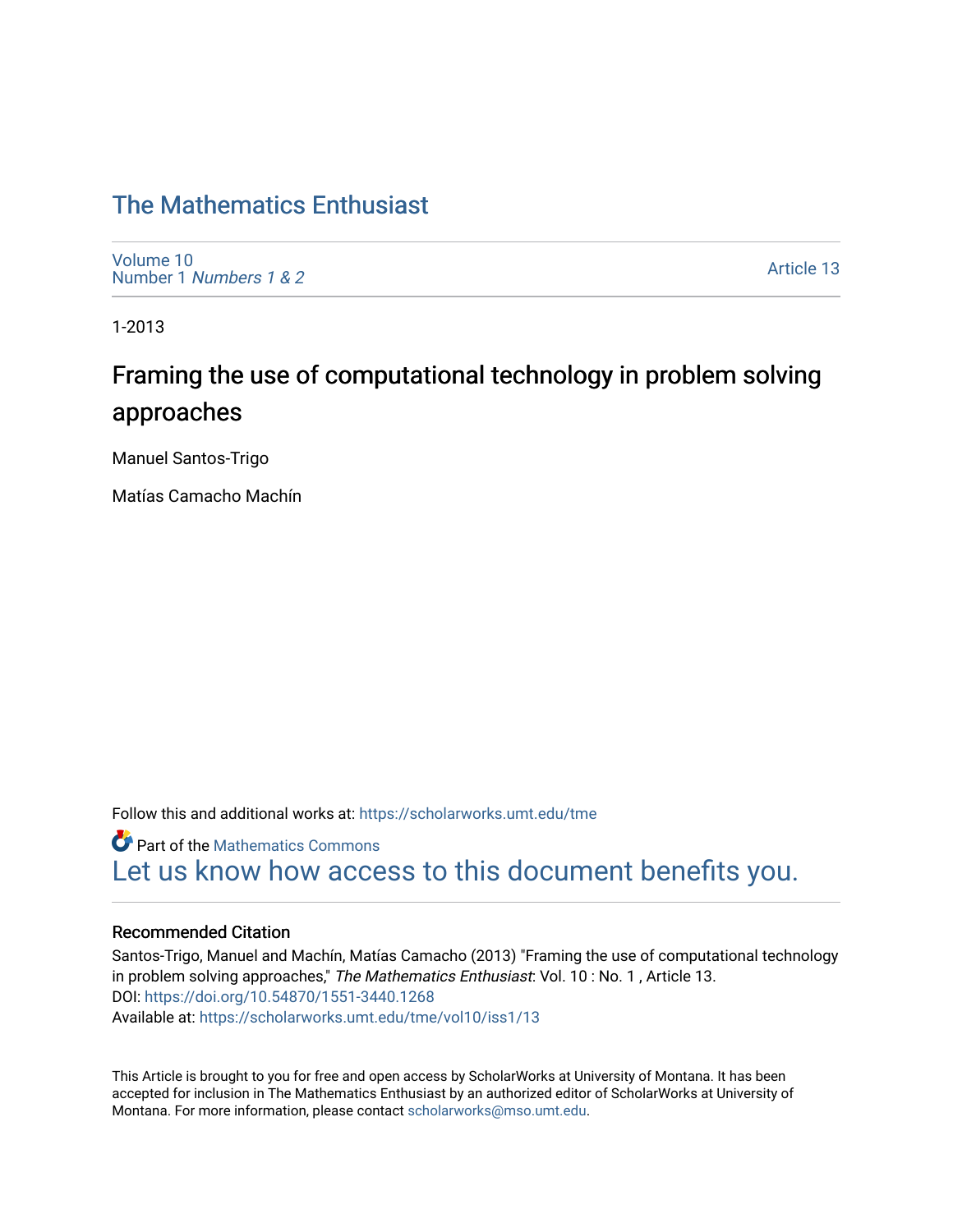## **Framing the use of computational technology in problem solving approaches**

*Manuel Santos-Trigo Matías Camacho Machín Cinvestav-IPN, Mexico University of la Laguna, Spain*

**Abstract:** Mathematical tasks are key ingredient to foster teachers and students' development and construction of mathematical thinking. The use of distinct computational tools offers teachers a variety of ways to represent and explore mathematical tasks which often extends problem solving approaches based on the use of paper and pencil. We sketch a framework to characterize ways of reasoning that emerge as result of using computational technology to solve a task that involves dealing with variation phenomena.

**Keywords:** problem solving, framework, the use of computational tools.

#### **Introduction**

It is widely recognized that the use of computational technology offers teachers and students different ways to represent and explore mathematical problems or concepts. There is also evidence that different tools might offer learners different opportunities to think of problems in order to represent, explore, and solve those problems. What tools and how should teachers integrate them in their teaching environments? What instructional goals should teachers aim with the use of technology? In accordance to Hegedus & Moreno-Armella (2009) "technology is here to transform thinking, and not to serve as some prosthetic device to prop up old styles of pedagogy or curriculum standards" (p. 398). Thus, it becomes important for teachers to discuss approaches to use technology in order to guide their students to develop ways of thinking that favour their comprehension of mathematical concepts and problem solving experiences. In particular, teachers should discuss the extent to which the use of the tools helps them represent and

**The Mathematics Enthusiast**, **ISSN 1551-3440, Vol. 10, nos.1&2**, pp.279-302 2013©The Author(s) & Dept of Mathematical Sciences-The University of Montana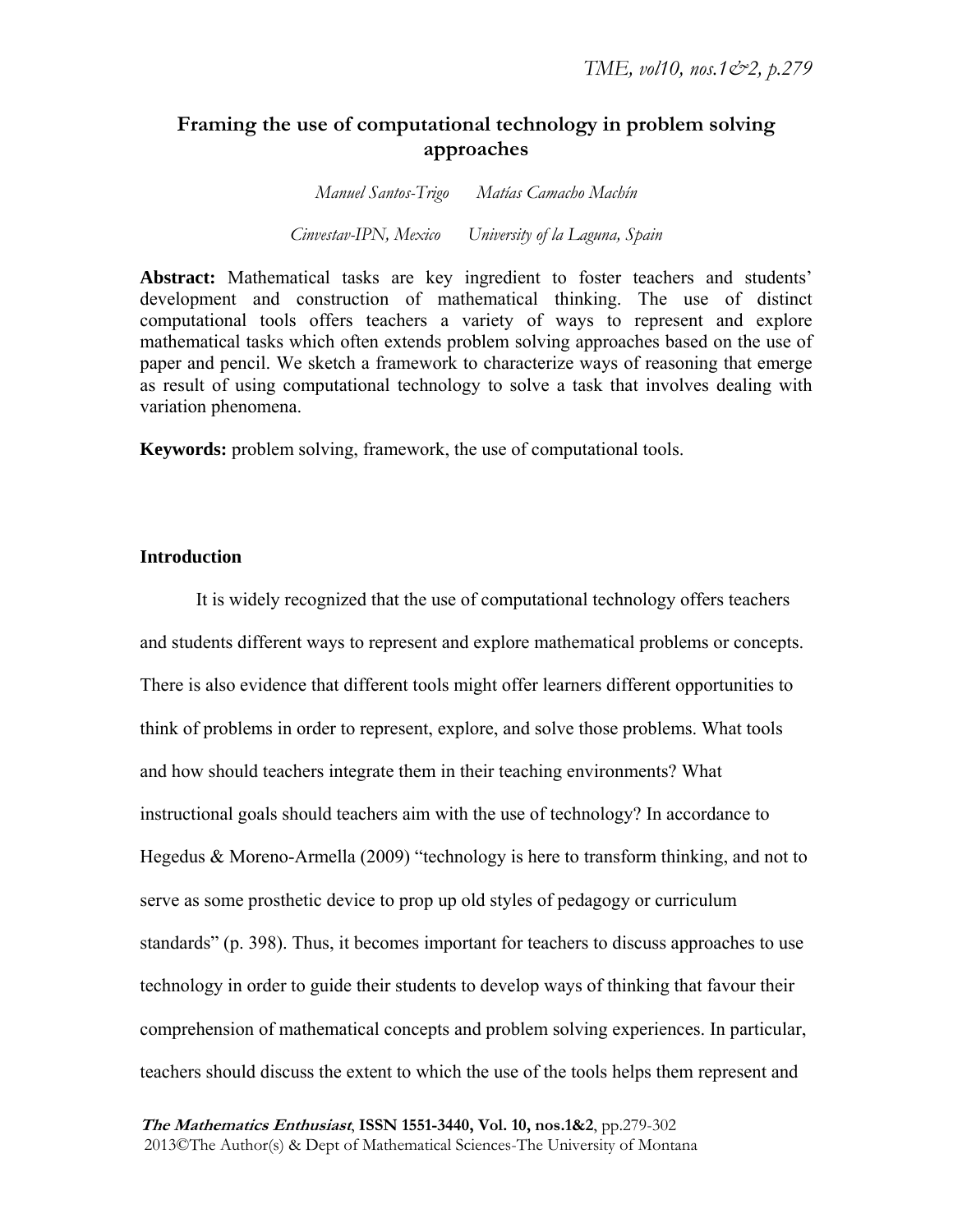explore mathematical tasks in ways that enhance and complement problem solving processes that rely on the use of paper and pencil environment. The use of computational tools in learning scenarios implies that teachers need to pay attention to and reflect upon aspects that involve:

(a) The process shown by the subject to transform the artefact (material object) into an instrument to represent, to comprehend mathematical ideas, and to solve problems;

(b) The type of tasks used to foster students' mathematical thinking;

(c) The ways of reasoning exhibited by the subjects during problem solving activities;

(d) The role of teachers during problem solving sessions; and in general,

(e) The structure and dynamics of scenarios that promote the use of different tools to learn mathematics and solve problems.

We introduce a pragmatic framework for teachers to organize learning activities that promote the systematic use of technology. The framework provides teachers with the opportunity to discuss aspects related to the presentation and exploration of mathematical tasks through the use of a dynamic software in problem solving environments. The aim is to identify and reflect on possible routes that teachers or researchers can follow to structure and organize problem-solving activities that enhance the use of technology with the purpose of furthering mathematics learning. We highlight a set of questions that teachers can think of as a way to delve into the problem through the use of technology.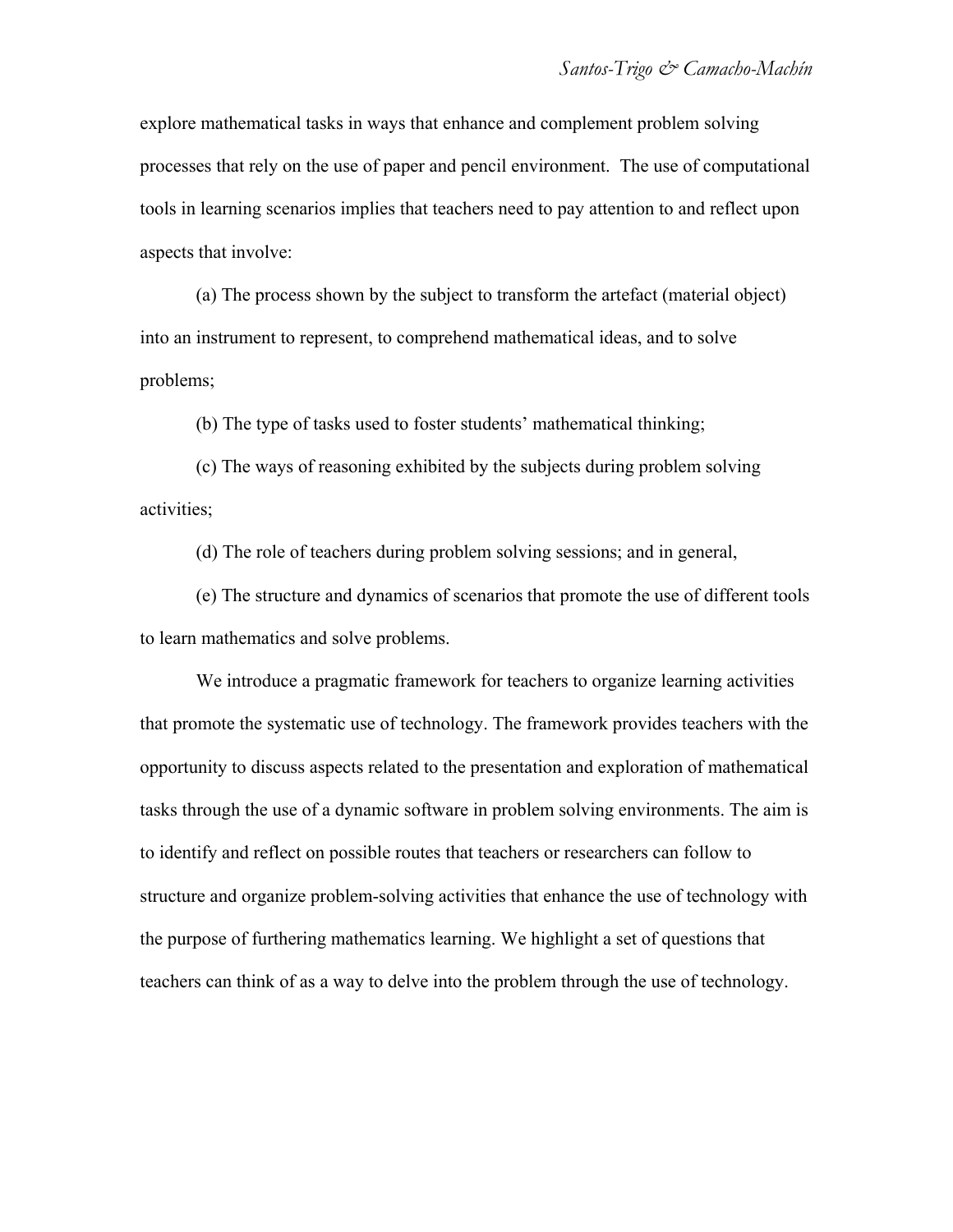To this end, we chose a generic<sup>1</sup> task that involves a variation phenomenon to illustrate how the use of the tool fosters an inquiring approach to make sense of the posed statement and to promote different ways of reasoning to explore and solve the task (NCTM, 2009). Thus, focusing on ways to represent a variation phenomenon through the tool demands that teachers identify, express, and explore mathematical relationships in terms of visual, numeric, graphic, and algebraic approaches. "Conceptualization of invariant structures amidst changing phenomena is often regarded as a key sign of knowledge acquisition" (Leung, 2008, p. 137). Thus, teachers need to work on tasks where the use of the tools provides them a set of affordances to identify and perceive what parameters vary and what are maintained invariant within the problem structure.

#### **Background and Rationale**

1

Lester (2010) quotes the online *Encarta World English Dictionary* to define a framework: "a set of ideas, principles, agreements, or rules that provides the basis or the outline for something that is more fully developed at a later stage" (p. 60). Our notion of framework includes initial arguments that describe patterns associated with the use of a dynamic software in mathematical problem solving. " A framework tells you what to look at and what its impact might be" (Schoenfeld, 2011, p. 4). It is a pragmatic framework that consists of episodes that could help practitioners re-examine and contrast those frameworks that explain learners competences exhibited in paper and pencil environments. It becomes a scaffolding tool to reflect on issues related to the use of tools in learning scenarios.

 $<sup>1</sup>$  Generic in the sense that the task represents a family of tasks where it is possible to</sup> explore or examine optimization behaviours of the parameters involved in the task.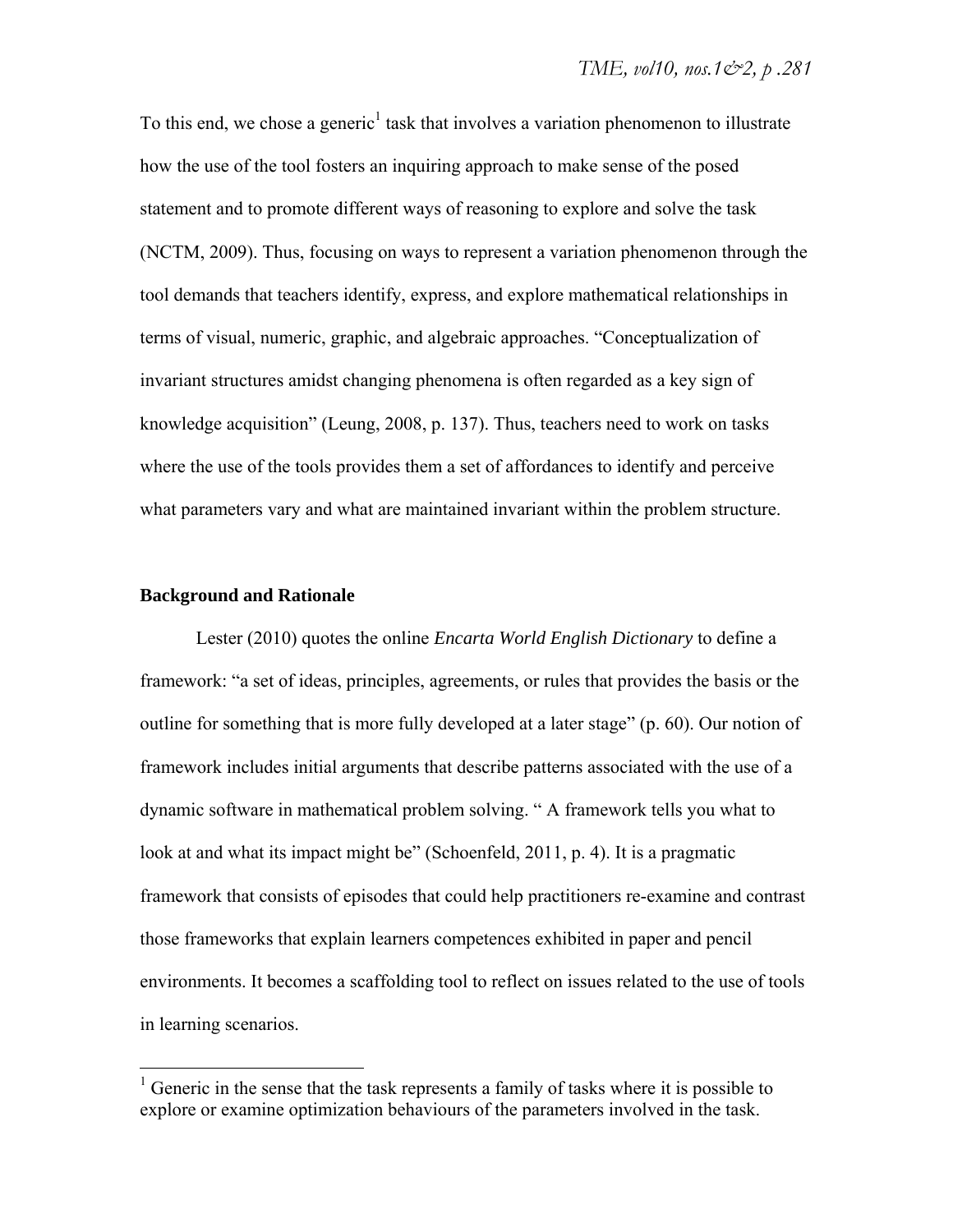Schoenfeld (1985) proposed a framework to explain students' problem solving behaviours in terms of what he calls basic resources, cognitive and metacognitve strategies, and students' beliefs. Schoenfeld's framework came from analyzing and categorizing experts and students' problem solving approaches that involve mainly the use of paper and pencil tools. What happens when subjects use systematically computational tools to make sense of problem statement, represent, explore and solve problems? We argue that the use of technology introduces new information to characterize the problem solver's proficiency. For instance, one of the tasks used by Schoenfeld involves asking the students to draw with straightedge and compass a circle that is tangent to two intersecting lines where one point of tangency is a given P on one line. Schoenfeld reports that students formulated several conjectures about the position of the centre of such a tangent circle: (a) The centre of the tangent circle  $C$  is the midpoint of the line segment between P and the point Q, where P and Q are equidistant from the point of intersection V (Figure 1a); (b) The centre of the circle is the midpoint of segment of the circular arc from P to Q that has centre V and radius |PV| (Figure 1b), etc. (Schoenfeld, 2011, p. 31).



Figure 1a: A student conjecture Figure 1b: Another student conjecture Schoenfeld stated that the students picked up the straightedge and compass, tried out their conjecture, and either accepted or rejected it on the basis of how good their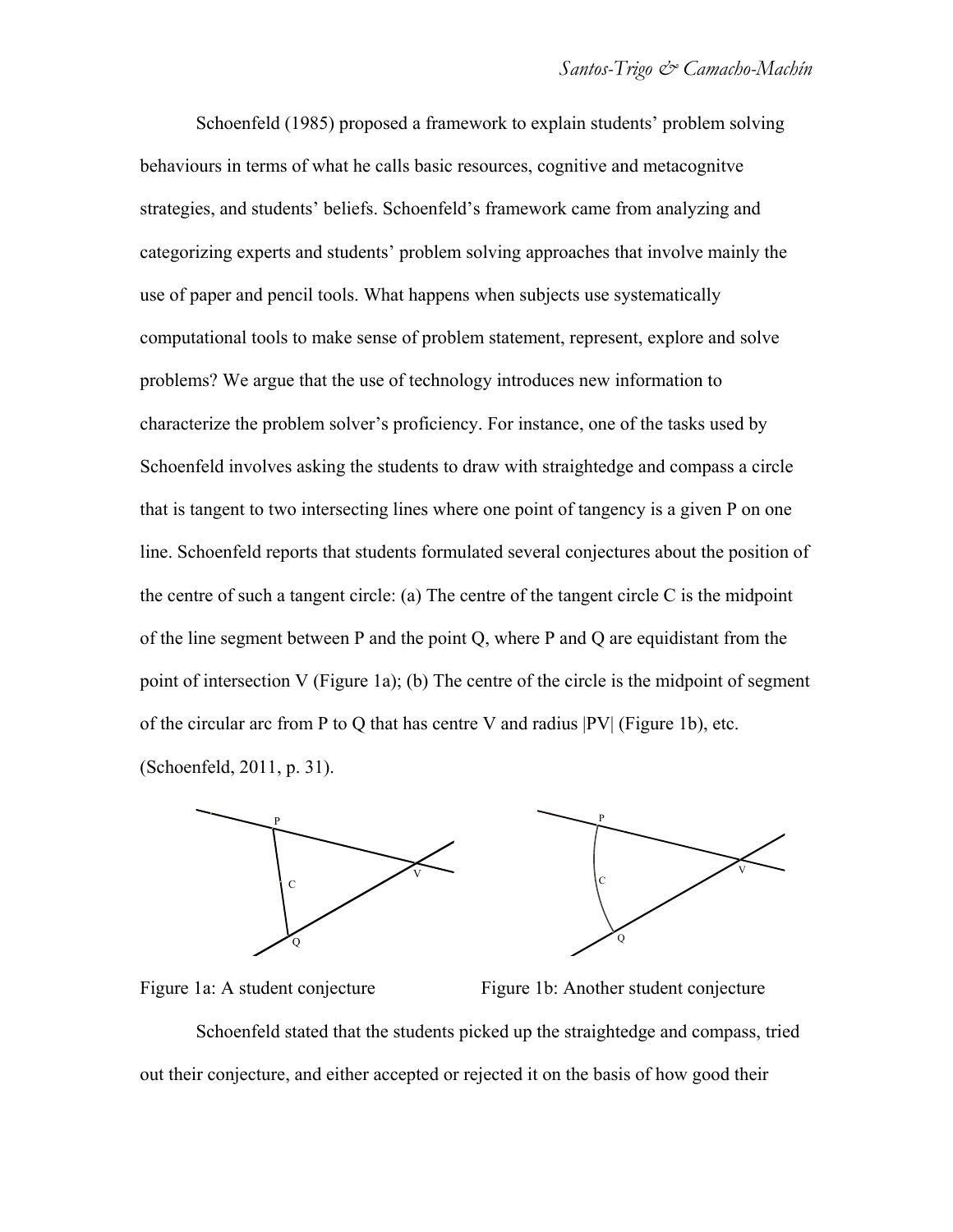drawing looked. With the use of a dynamic software "good drawing" doesn't depend on subject's skills to manage the straightedge and compass; rather, the tool provides the affordances (precision of drawings, parameter movement, quantification of parameters, loci, etc.) to deal or explore conjectures. That is, the use of a dynamic software provides teachers ways to initially visualize and test empirically conjectures and, they often access or develop relevant knowledge needed to verify and prove those conjectures (Moreno-Armella & Sriraman, 2005; Santos-Trigo, 2010). For example, in Figures 2a and 2b, the dotted circle drawn with the software provides elements to reject the corresponding conjectures. Thus, the use of the tool offers relevant information to characterize and foster the students' problem solving competences. For example, students can explore visually that the centre of the tangent circle lies on the perpendicular line to line PV at P (Figure 2c) and use that information to construct a formal approach based on properties embedded in that visual approach.





Figure 2a: A student conjecture Figure 2b: Another student conjecture

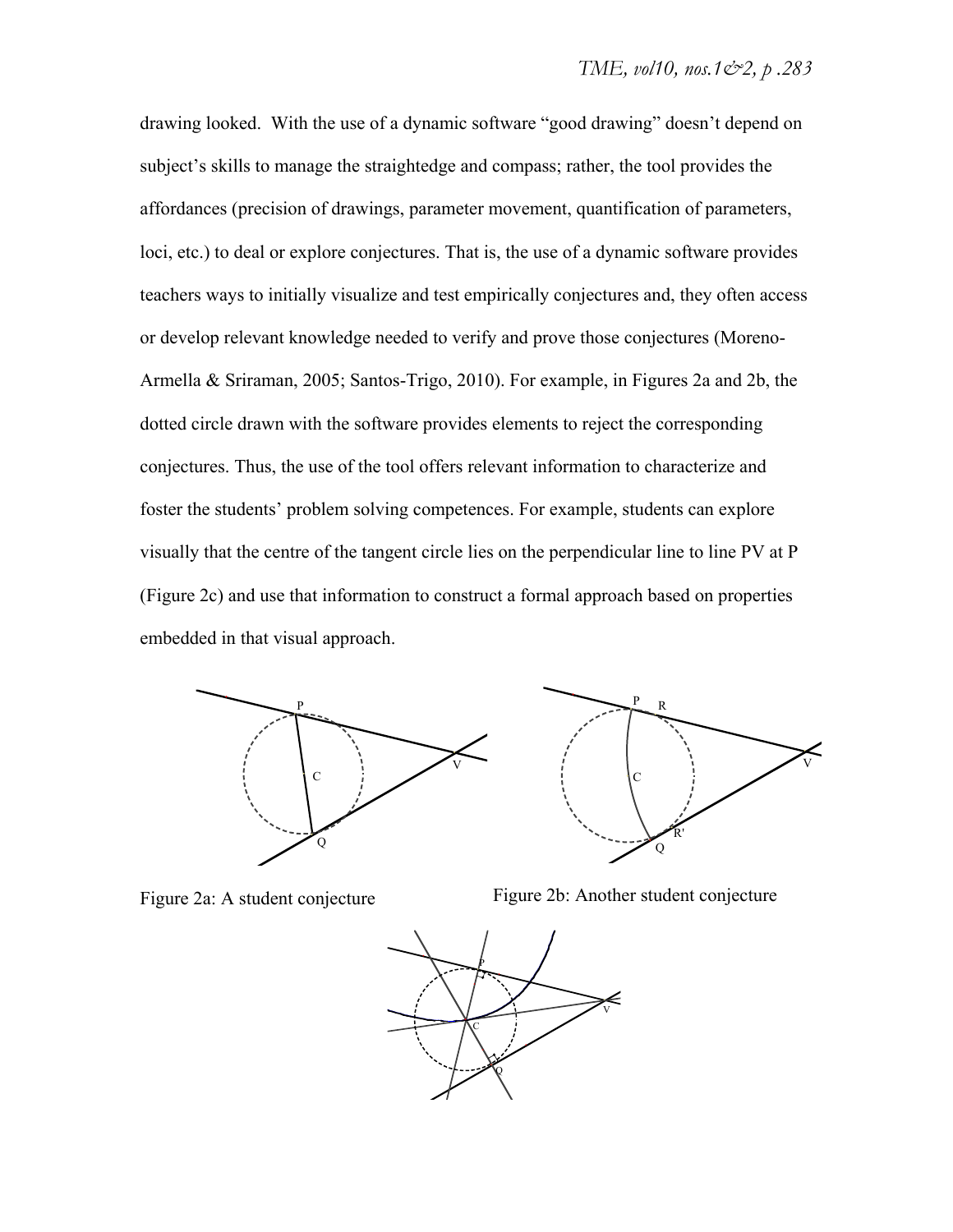Figure 2c: The centre of the tangent circle lies on the perpendicular to PV that passes through P.

We argue that practitioners interested in using computational tools in their learning activities can find in the problem solving episodes described in the next section a quick reference to the type of mathematical discussions that might emerge during the problem solving sessions. In addition, the episodes might provide directions to structure a lesson plan where empirical, visual, graphic, and formal approaches can be considered to organize a didactic route. We contend that the episodes can provide relevant information that relates to what Jackiw and Sinclair (2009) call first and second order effects of the use of the software (referring to *The Geometer's Sketchpad*) in learning. "First-order effects are a direct consequences of the affordance of the environment; second-order effects are then a consequence of these consequences, and usually relate to changes in the way learners think, instead of changes in what learners *do*" (p. 414). That is, teachers could use the affordances associated with the software to encourage their students to think of novel ways to represent dynamically problem situations. Software' affordances (dragging, finding loci, quantifying parameters, etc.) provide ways to observe changes or invariance of involved parameters. As a consequence, the use of the tool allows the problem solver to develop ways of reasoning to examine parameters behaviours that emerge as a result of moving mathematical objects within the task representation or configuration. Heid & Blume (2008) stated "[t]he nature of a mathematical activity depends not only on the mathematical demands of the task but also on the process of the task as constructed by the doer" (p. 425). Thus, teachers with the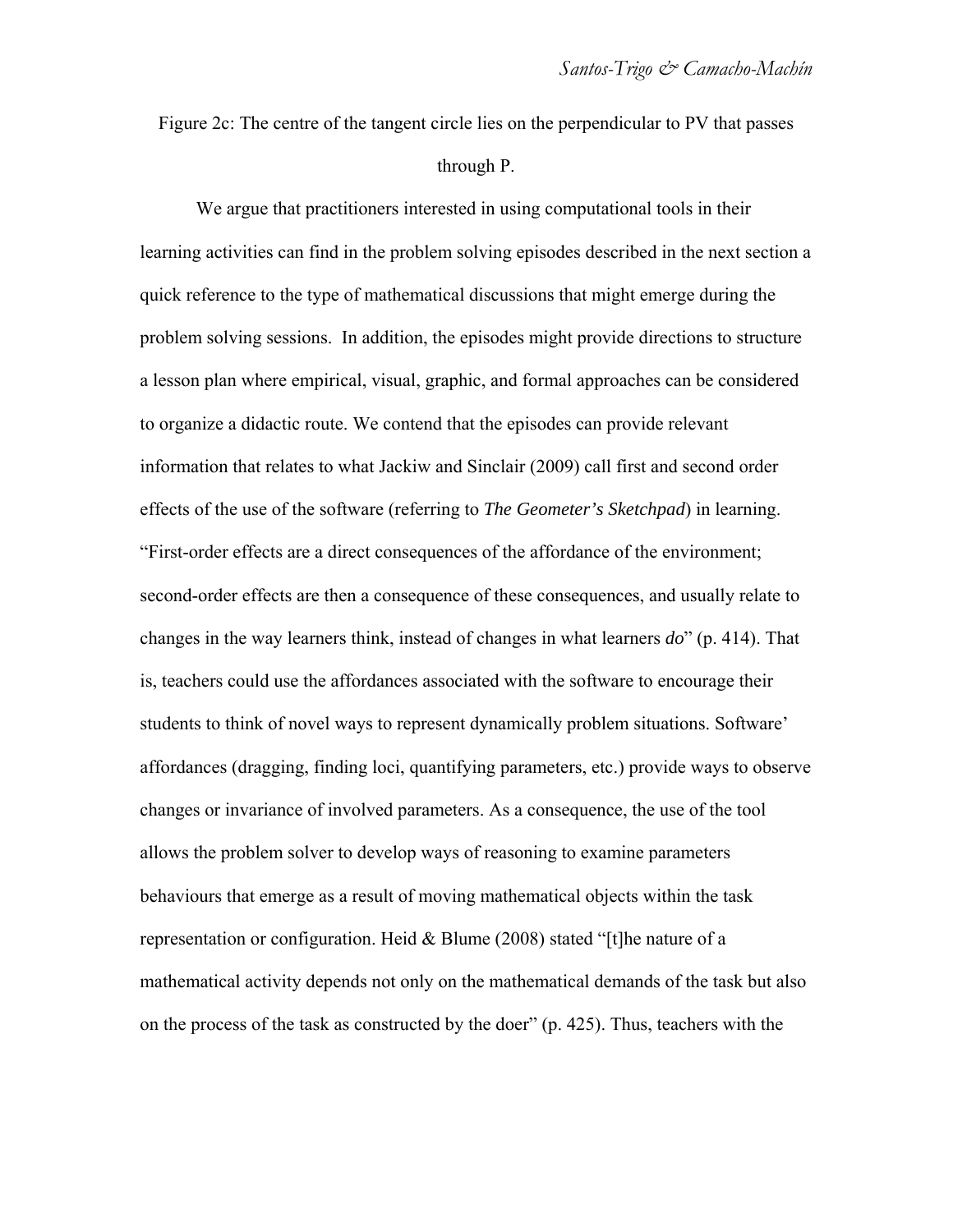use of the tool might guide their students to think about the problem in different ways and to discuss concepts and processes that appear during the exploration of the task.

#### **A problem-solving episodes to deal with phenomena of variation**

An example is used to illustrate, in terms of episodes, a route to think of the use of technology to represent and explore the area variation of an inscribed parallelogram. The first episode emphasizes the relevance for the problem solvers to comprehend the statement in order to construct a dynamic representation that can help them visualize parameter behaviours.

#### **The task**

Given any triangle ABC, inscribe a parallelogram by selecting a point P on one of the sides of the given triangle. Then from point P draw a parallel line to one of the sides of the triangle. This line intersects one side of the given triangle at point Q. From Q draw a parallel line to side AB of the triangle. This line intersects side AC at R. Draw the parallelogram PQRA (Figure 3). How does the area of inscribed parallelogram APQR behave when point P is moved along side AB? Is there a position for point P where the area of APQR reaches a maximum value? (Justify).

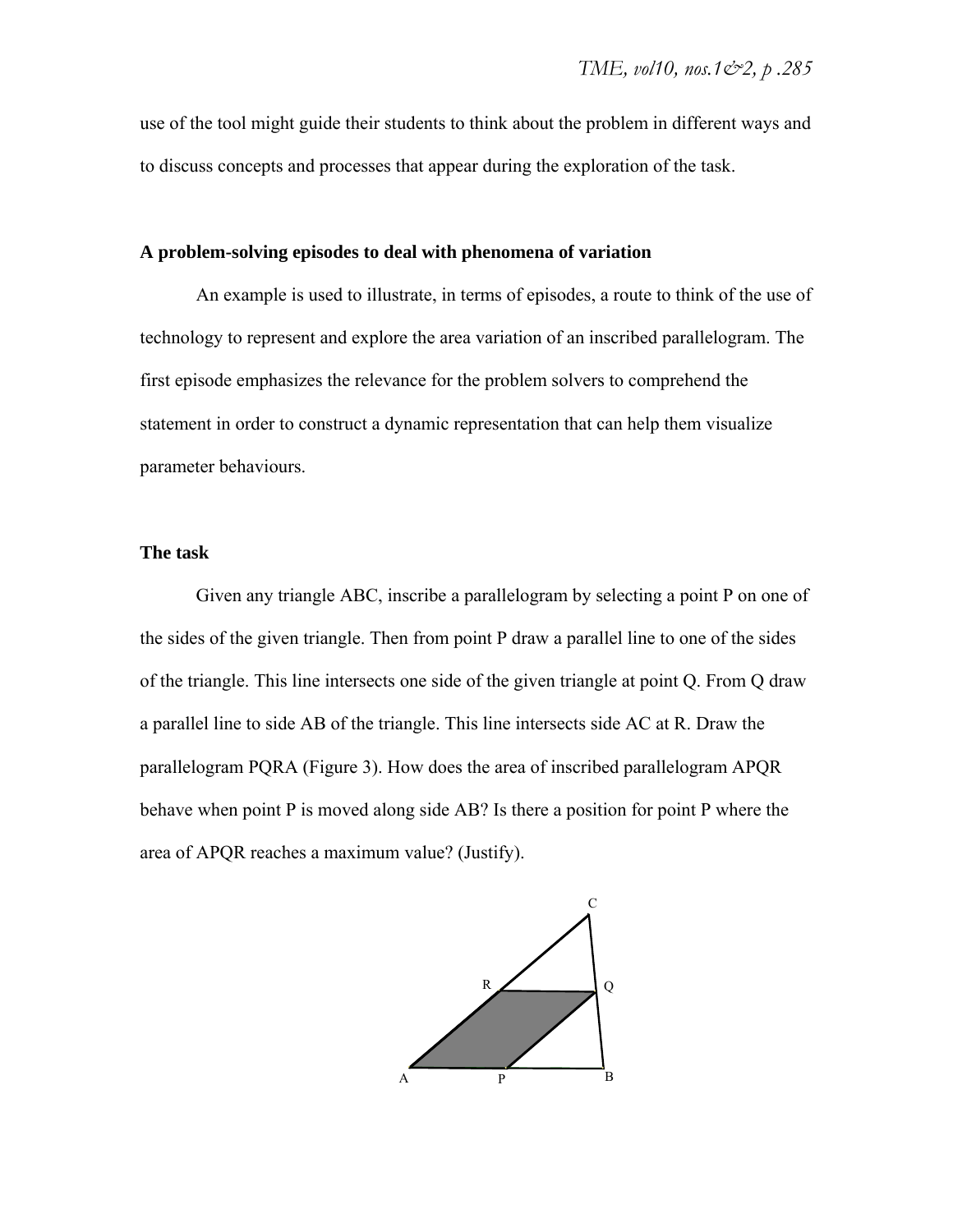Figure 3: Drawing a parallelogram inscribed into a given triangle.

#### **Comprehension Episode**

Polya (1945) identifies the process of understanding the statement of a problem as a crucial step to think of possible ways for solving it. Understanding means being able to make sense of the given information, to identify relevant concepts, and to think of possible representations to explore the problem mathematically. The use of technology could help teachers focus on the construction of a dynamic model as a means to pose and explore questions that lead them to comprehend and make sense of tasks.

The comprehension stage involves questioning the statement and thinking of the use of the tool to make sense and represent the task. For instance, what does "for any given triangle" mean and how this can be expressed through the software?, what information does one need to draw *any* triangle?, are there different ways to inscribe a parallelogram into a given triangle?, and how can one draw a dynamic model of the problem? are examples of questions where the problem solver could rely on the tool to explore and discuss the problem. Thus, a route to answer these questions might involve using *Cabri-Geometry* or *The Geometer's Sketchpad* to draw triangle ABC (Figure 4) and from P on AB draw a parallel line to CB (instead of AC). This line intersects side AC and from that point of intersection, one can draw a parallel line to AB that intersects BC, thus, the two intersection points and point P and B form an inscribed parallelogram, the problem solver can ask: how is the former parallelogram related to the one that appears in Figure 3? Do they have the same area for the same position of P? How can we recognize that for different positions of point P the area of the parallelogram changes? This problem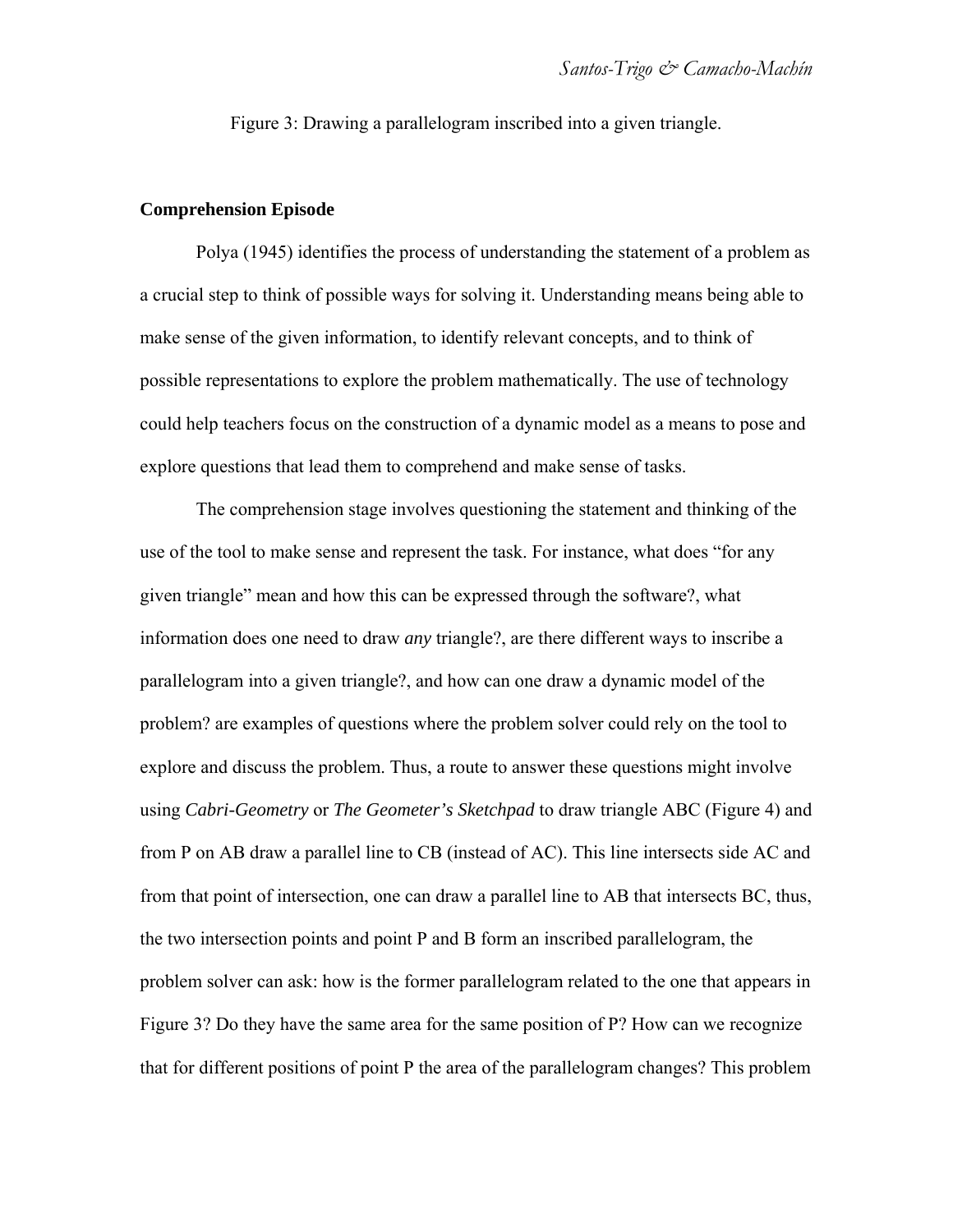comprehension phase is important not only to think of the task in terms of using the software commands, but also to identify and later examine possible variations of the task. For example, how does the area of a family of inscribed parallelograms, generated when P is moved along AB, change (Figure 4)?



Figure 4: Another way to inscribe a parallelogram in a given triangle.

#### **Comment**

Making sense of the problem statement is a crucial step in any problem solving approach. The use of a dynamic software plays an important role in initially conceptualizing the statement as an opportunity to pose and explore a set of questions. That is, the use of the tool demands that the problem solver thinks of the statement in terms of mathematical properties to use the proper software commands to represent and explore the problem (Santos-Trigo & Espinosa-Pérez, 2010). In this case, teachers can work on the task in order to identify task's sketches that can help their students focus their attention to particular concepts or explorations. Of course, the posed questions don't include all possible routes to examine the statement; rather they illustrate an inquiry method to guide the problem solver's reflection.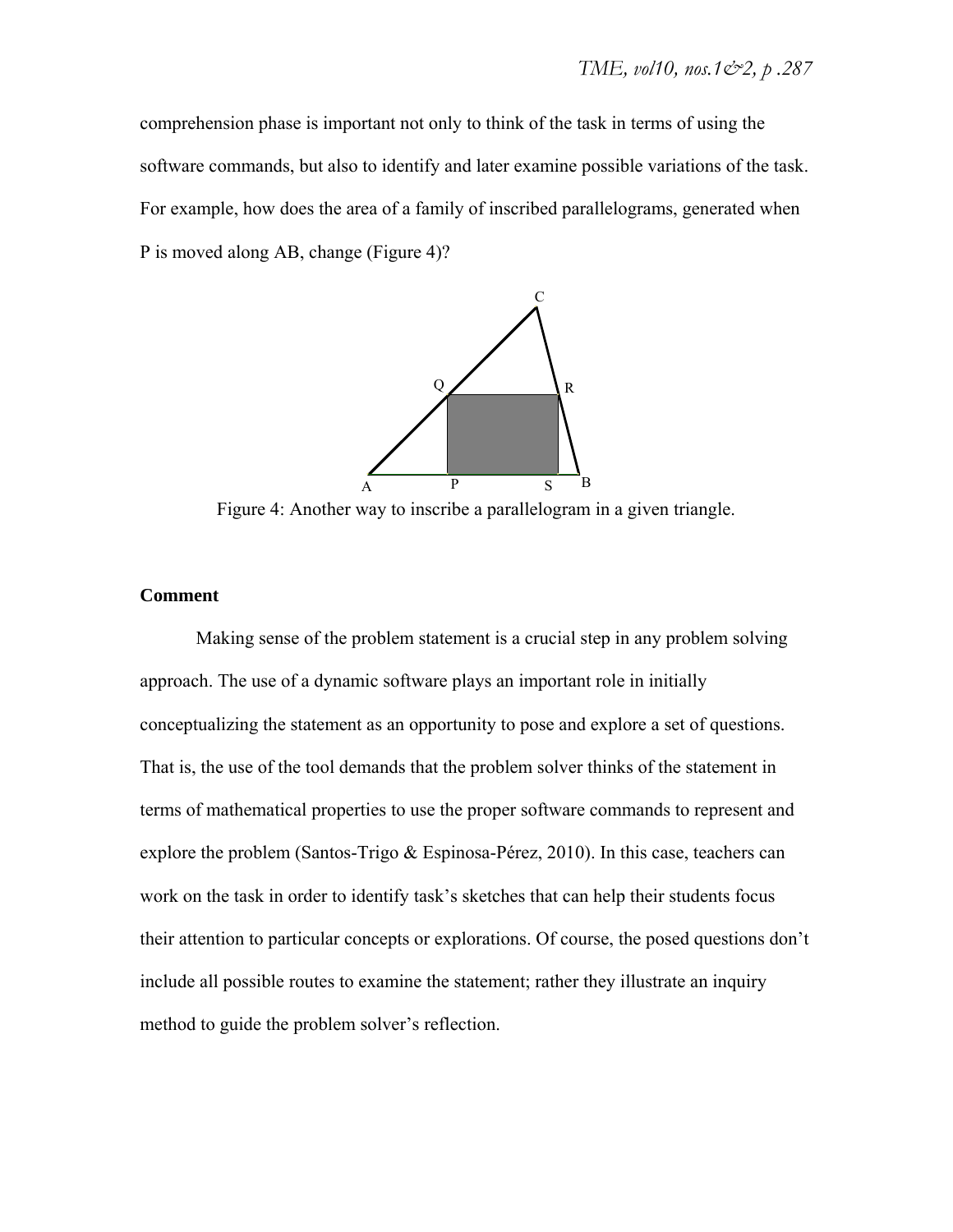#### **A Problem Exploration Episode**

Teachers can use the software to draw a triangle by selecting three non- collinear points and discuss conditions needed to draw it when for example three segments (instead of three points) are given (the triangle inequality). The use of the software allows moving any vertex to generate a family of triangles. This process broadens the cases for which the problem can be analyzed. Then, they can select a point P on side AB to draw the corresponding parallels to inscribe the parallelogram. With the help of the software it is possible to calculate the area of the parallelogram and observe area values change when point P is moved along side AB. Thus, it makes sense to ask whether there is a position of P in which the area of the inscribed parallelogram reaches either its maximum or minimum value. By setting a Cartesian system (an important heuristic) as a reference and without using algebra, it is possible to construct a function that associates the length of segment AP with the area value of the corresponding parallelogram. Figure 5 shows the graphic representation of that function. The domain of the function is the set of values that represents the lengths of AP when point P is moved along side AB. The range of that function is the corresponding area values of the parallelogram associated with the length AP. This graphic representation can be obtained through the software by asking: What is the locus of point S (the coordinates of point S are length AP and area of APQR) when point P moves along the side AB? It is important to observe that the graphic representation is obtained without defining explicitly the algebraic model of the area change of the parallelogram.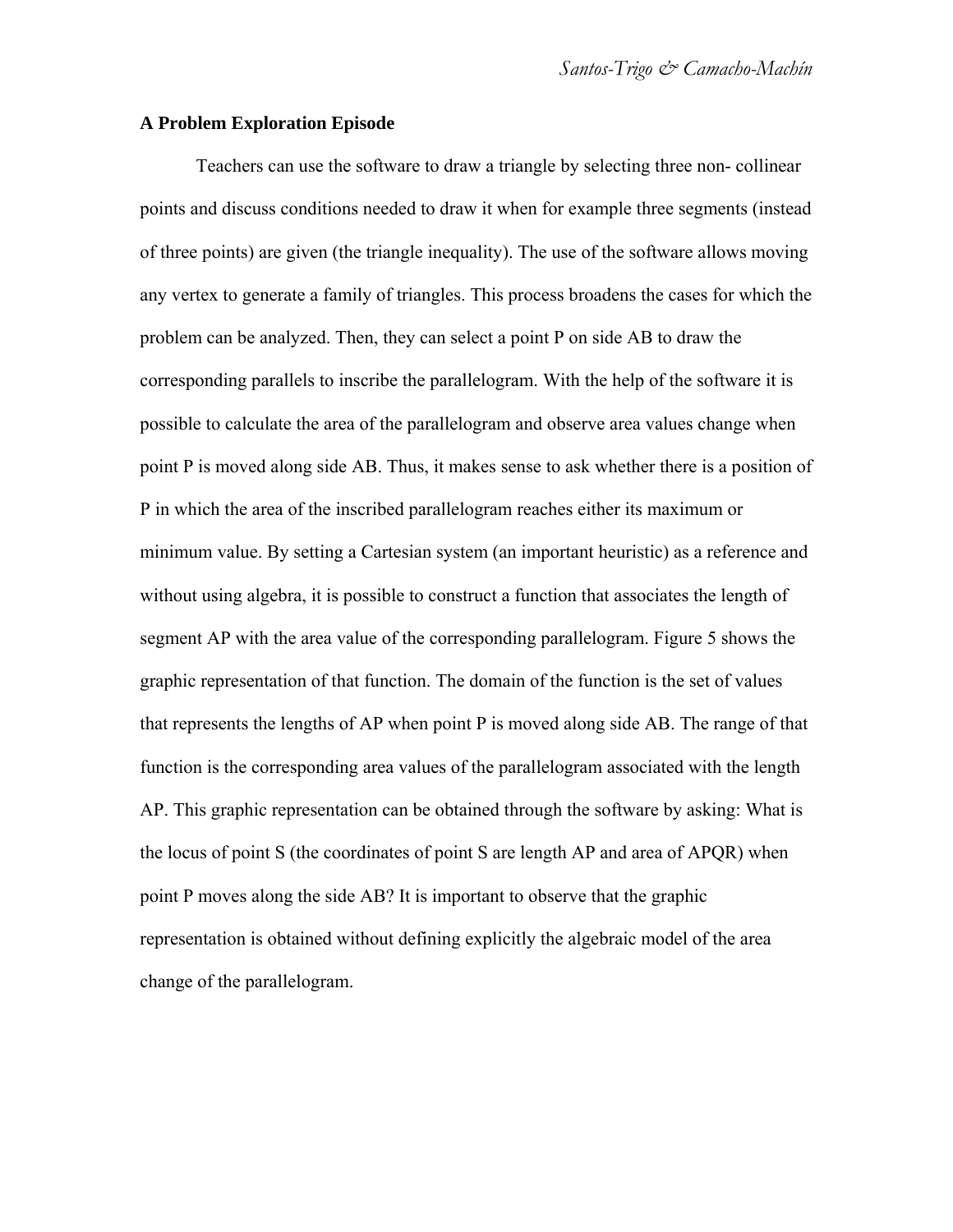

Figure 5: Representation and visual exploration of the problem.

This graphic approach to solve the problem provides an empirical solution. Both visually and numerically it is possible to observe that in the given triangle the maximum area of the inscribed parallelogram is obtained when P is situated at 2.30 cm from point A. At this point, the area value of the parallelogram is  $8.56 \text{ cm}^2$ . Based on this information a conjecture emerges: *When P is the midpoint of segment AB, then the corresponding inscribed parallelogram will reach the maximum area value*. Graphically the behaviour of tangent line to the curve behaves at different points can be observed (Figure 5). It can be seen that when the slope of the tangent line to the area graph is positive the function increases, but when the slope is negative the function area decreases.

Are there other ways to inscribe a parallelogram in triangle ABC? Figure 6 shows three ways to draw an inscribed parallelogram and all of them have the same area for different positions of point P. Also, Figure 7 shows that when point P is the midpoint of side AB then triangle ABC can be divided into four triangles with the same areas.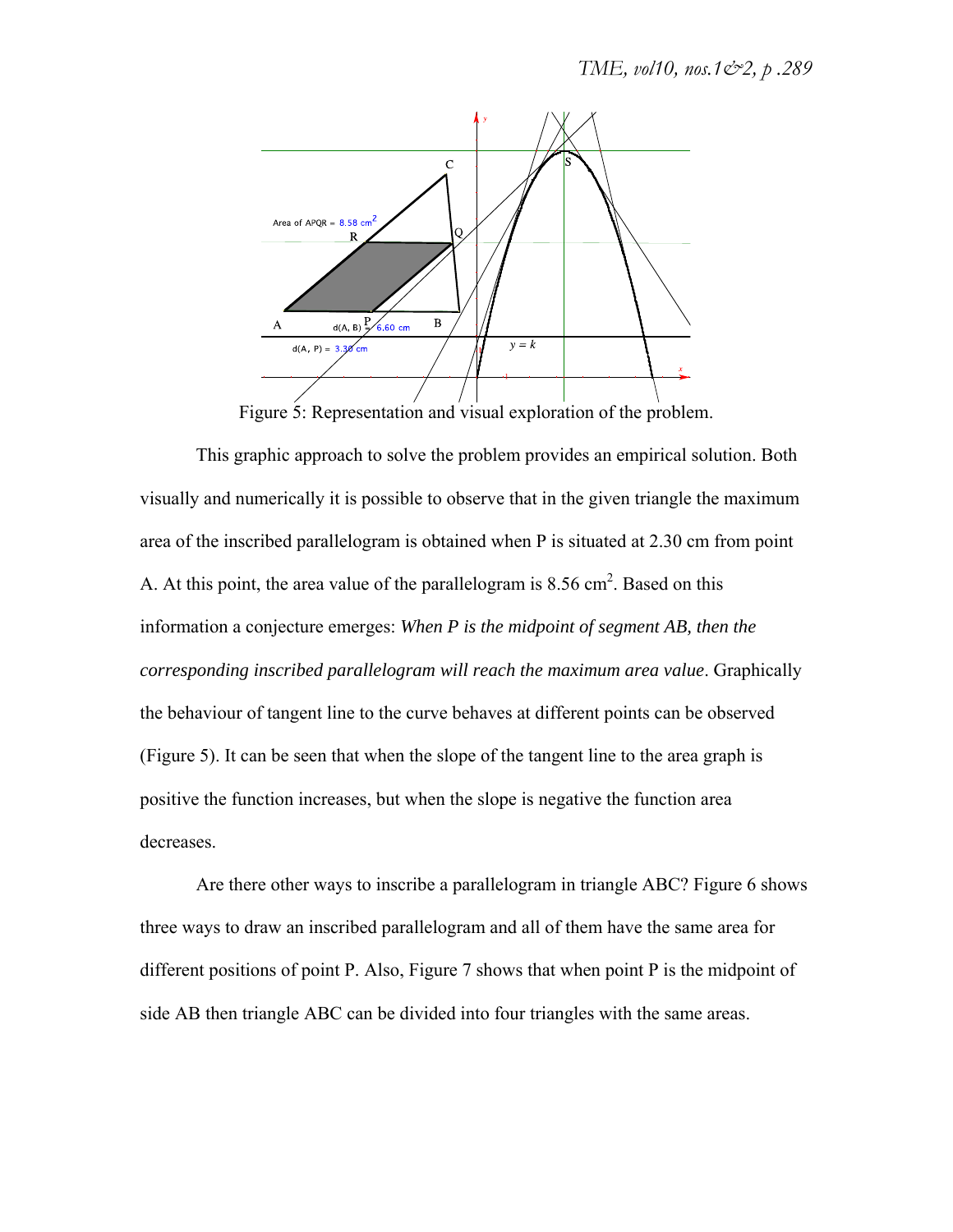

Figure 6: Inscribing three parallelograms in triangle ABC.



Figure 7: When point P is situated at the midpoint of segment AB, then triangles APR,

PQR, PBQ, and RQC have the same area.

From Figures 6 and 7 two conjectures emerge: (i) the three inscribed

parallelograms always have the same area for different positions of point P, and (ii) when point P is the midpoint of segment AB, the four triangles always have the same area and the maximum area of the inscribed parallelogram is half the area of the original or given triangle. Thus, the use of the tool provides an opportunity for the problem solver to simultaneously examine properties of figures that within the configuration. These conjectures are proved further down.

#### **Comment**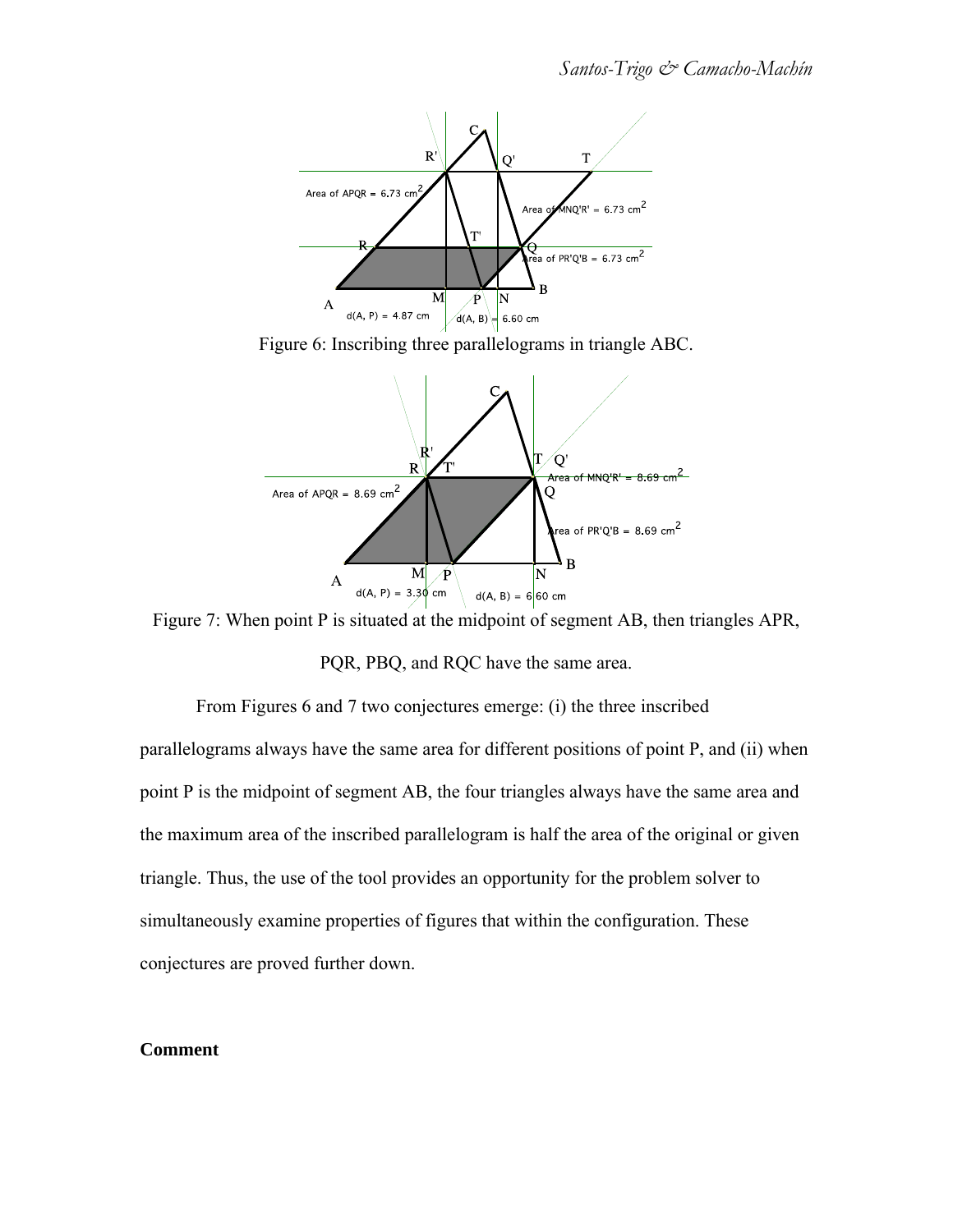The dynamic representation becomes a source that generates mathematical conjectures as a result of moving objects within the configuration. Exploring different ways to inscribe the parallelogram leads to formulate two related conjectures. In addition, the use of the tool allows graphing the area's variation without defining explicitly an algebraic model. Thus, it is possible to think of a functional approach, without defining the function algebraically, that associates the position of point P (for example, the distance between AB, BP or AC) with the corresponding area value. Figure 5 provides a visual and numerical approach to describe the parallelogram's area behaviour.

#### **The Searching for Multiple Approaches Episode**

We argue that if students are to develop a conceptual understanding of mathematical ideas and problem solving proficiency, they need to think of different ways to solve a problem or to examine a mathematical concept. In this context, the visual and empirical approaches used previously to explore the problem provide a basis to introduce other approaches. We argue that each approach to the problem demands that the problem solver not only think of the problem in different ways; but also to use different concepts and resources to solve it.

#### **Analytical approach**

In this approach, the use of the Cartesian system becomes important to represent the objects algebraically. The problem can be thought in general terms as shown below.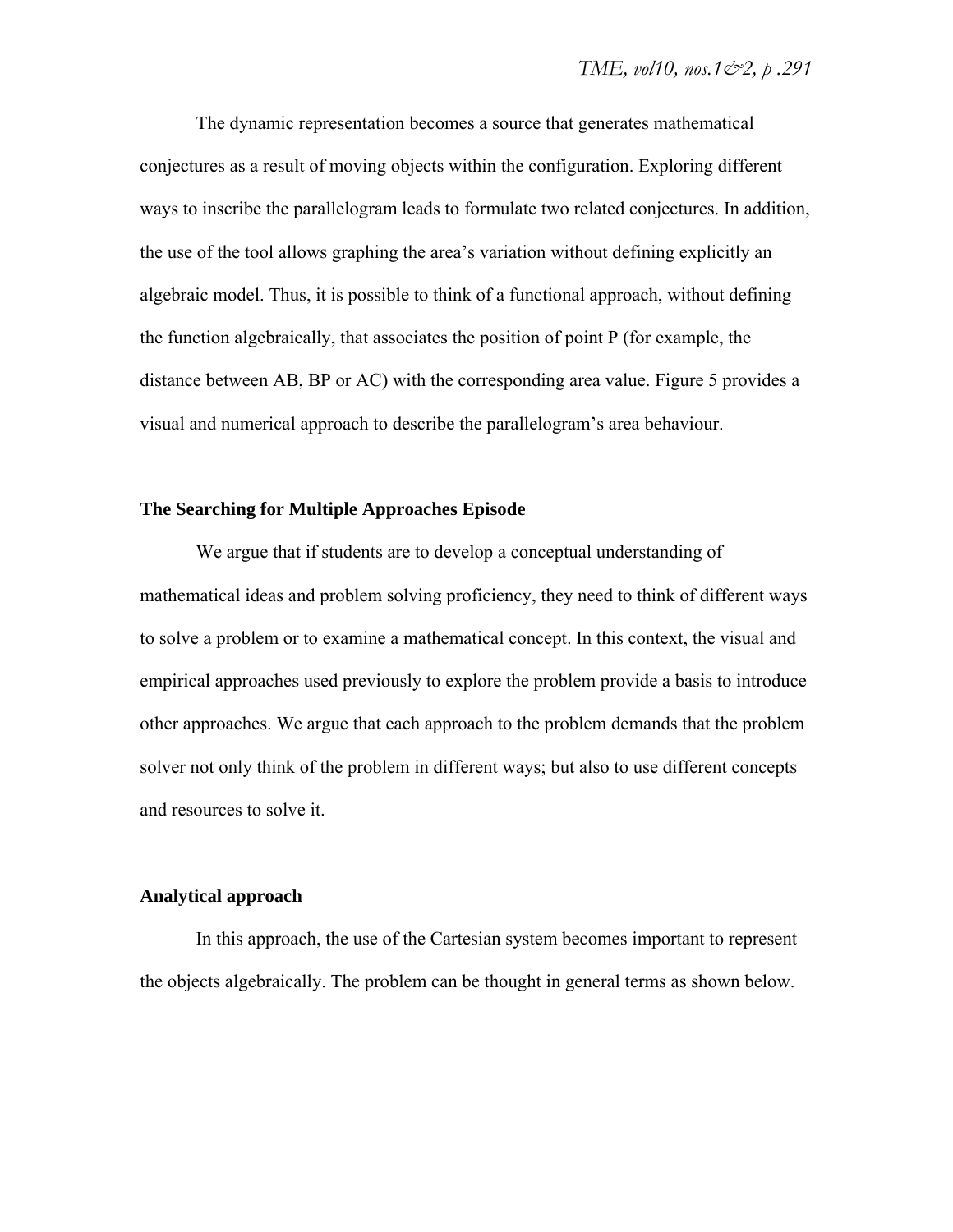

Figure 8: Using a Cartesian system to construct an algebraic model of the problem

#### **General case**

Without loosing generality, we can always situate the Cartesian system in such a way that one side of the given triangle can be on the x-axis and the other side on line  $y = m_1 x$  (Figure 8). Point P will be located on side AB and its coordinates will be  $P(x_1, 0)$ . Point  $B(x_2, 0)$  is vertex B of the given triangle (Figure 8). The general goal is to represent the area of parallelogram APQR in terms of known parameters. This process leads to represent the area in terms of one variable ( $AP = x_1$ ) as:

$$
A(x_1) = \frac{m_1 m_3 (x_1^2 - x_2 x_1)}{m_1 - m_3}
$$
. The roots of  $A(x_1)$  (a quadratic function) are 0 and x<sub>2</sub>.

Also, this function has a maximum value if and only if  $m_1 m_3$  $m_1 - m_3$  $< 0$ . We are assuming that  $m_1 > 0$ . The assumption on the triangle location guarantees that  $m_3$  and  $m_1 - m_3$  have opposite signs. By a symmetric argument,  $A(x_1)$  reaches its

maximum at the midpoint of the interval  $[0, x<sub>2</sub>]$ , that is, at  $x_1 = \frac{x_2}{2}$ 2 .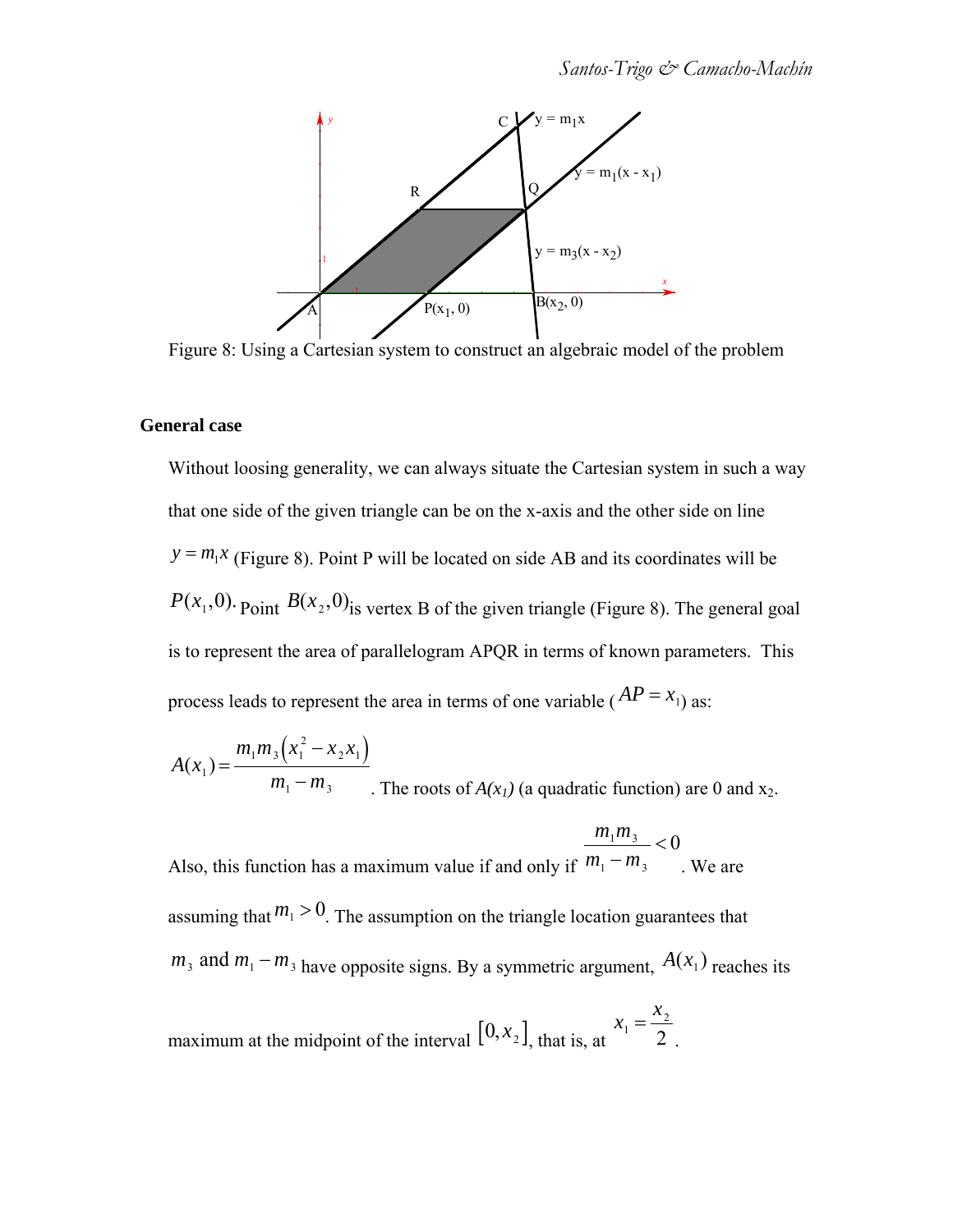Another way to determine the maximum value of this expression is by using calculus

concepts:  $A'(x_1) = \frac{m_1 m_3 (2x_1 - x_2)}{m_1 m_3}$  $m_1 - m_3$ , the critical points are obtained when  $A'(x_1) = 0$ ,

we have that  $x_1 = \frac{x_2}{2}$  $\overline{2}$  which is the solution of the equation, then the function  $A(x_1)$ 

will reach its maximum value at 
$$
x_1 = \frac{x_2}{2}
$$
. This is because  $A''(x_1) = \frac{m_1 m_3}{m_1 - m_3} < 0$ . Thus,

this result supports the conjecture formulated previously in the graphic approach.

#### **General case**

It is possible to use a hand-held calculator to find the maximum area for the case shown in Figure 9. In this case, we have that  $m_1 = 72 / 85$ ;  $m_3 = -10.33$ ; and  $x_2 = 6.6$ *cm*.



Figure 9: Finding the equations of lines with the use of the tool.

Figure 10 shows the algebraic operation carried out to get the point where the function reaches its maximum value and Figure 11 shows its graphic representation.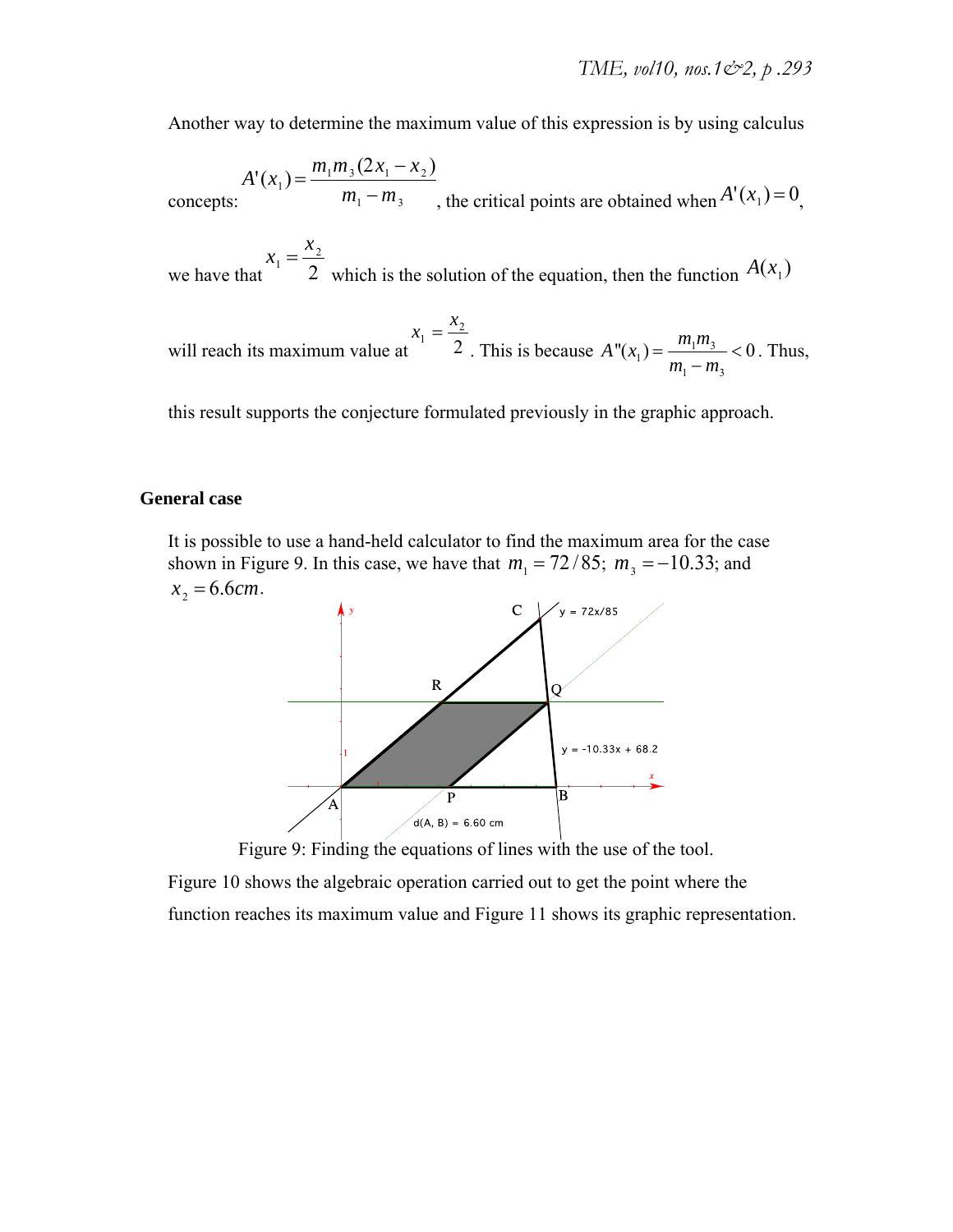



Figure 11: Graphic representation of the function area.

### **A Geometric approach**

The goal is to use geometric properties embedded in the problem's representation to construct an algebraic model. In Figure 12, it can be seen that:

Triangle  $\triangle ABC$  is similar to triangle  $\triangle PBO$ , this is because angle PQB is

congruent to angle ACB (they are corresponding angles) and angle ABC is the same as

angle PBQ. Based on this information, 
$$
h_1 = \frac{h(a - x)}{a}
$$
 and the area of APQR can then be

expressed as 
$$
A = xh_1
$$
, that is,  $A(x) = x \left( \frac{h(a-x)}{a} \right)$ . This latter expression can be written as

$$
A(x) = xh - \frac{hx^2}{a}
$$
. This expression represents a parabola.  $A'(x) = h - \frac{2hx}{a}$ , now if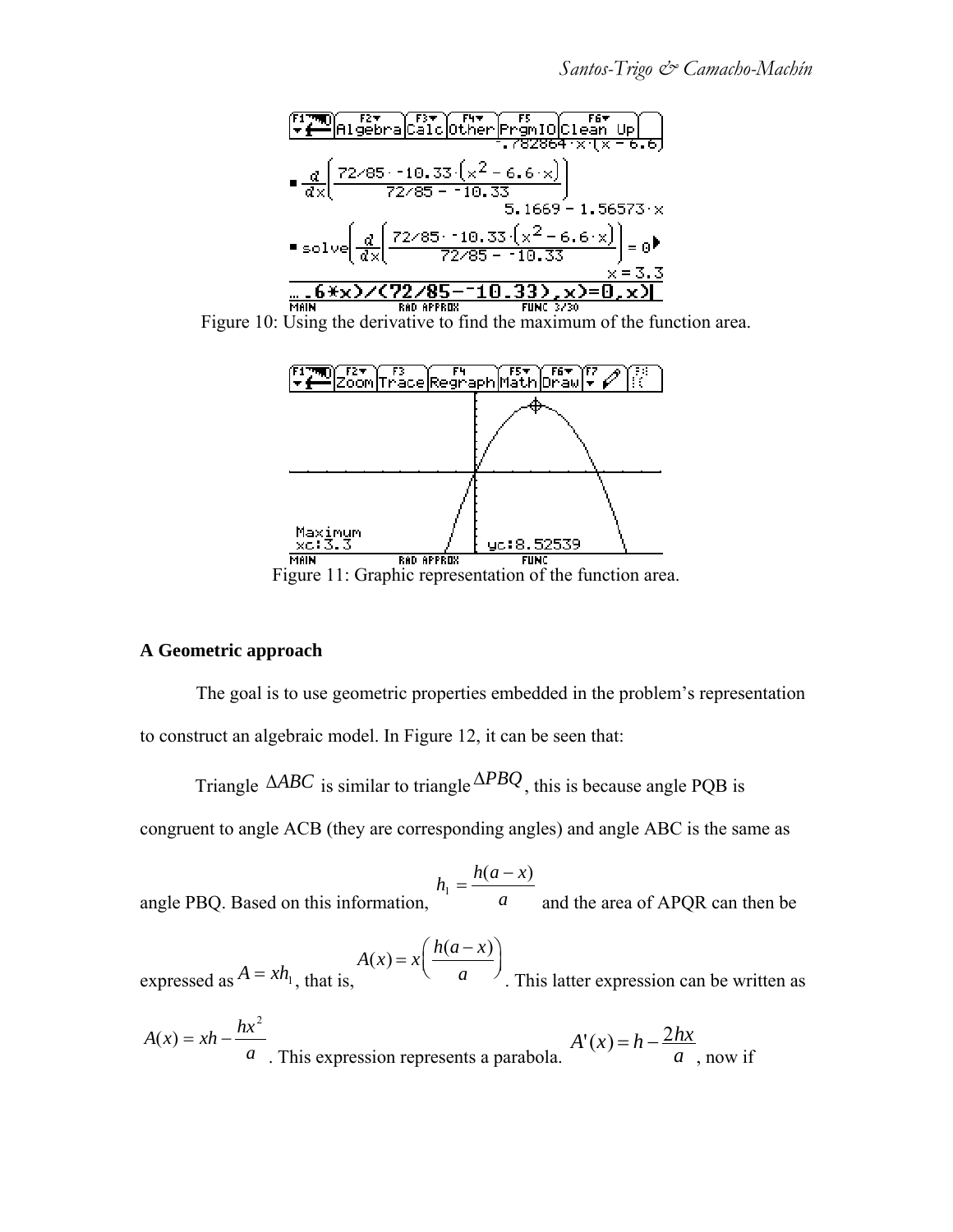$A'(x) = h - \frac{2hx}{a} = 0$ , then  $x = a/2$ . Now, we observe that  $A'' < 0$  for any point on the

domain defined for  $A(x)$ , therefore, there is a maximum relative for that value.



Figure 12: Relying on geometric properties to construct an algebraic model.

During the comprehension and exploration episodes two conjectures emerged, the first one (area of parallelogram APOR is the same as area of parallelogram  $PBO'R'$ ) can be proved by considering parallelogram APTR' (Figure 7). It is observed that triangles APR' and TR'P are congruent and triangles RR'T' and TQQ' are also congruent (SSS). Then, we have that quadrilaterals APT'R and T'QQ'R' have equal areas, also, the area of triangle PQT' is the same as the area of triangle PQB. Based on this information, we have that the area of APQR is the same as area of PBQ'R'.

The second conjecture that involves showing that the four triangles have the same area can be proved by observing that the triangles are part of three parallelograms (APQR, PBQR and PQCR) that overlap each other (Figure 7). Then the overlapping triangle PQR has the same area as the others because they share a diagonal as a side of each corresponding parallelogram. Therefore, the maximum value of the inscribed parallelogram is half the area of the given triangle (∆ABC).

#### **Comment**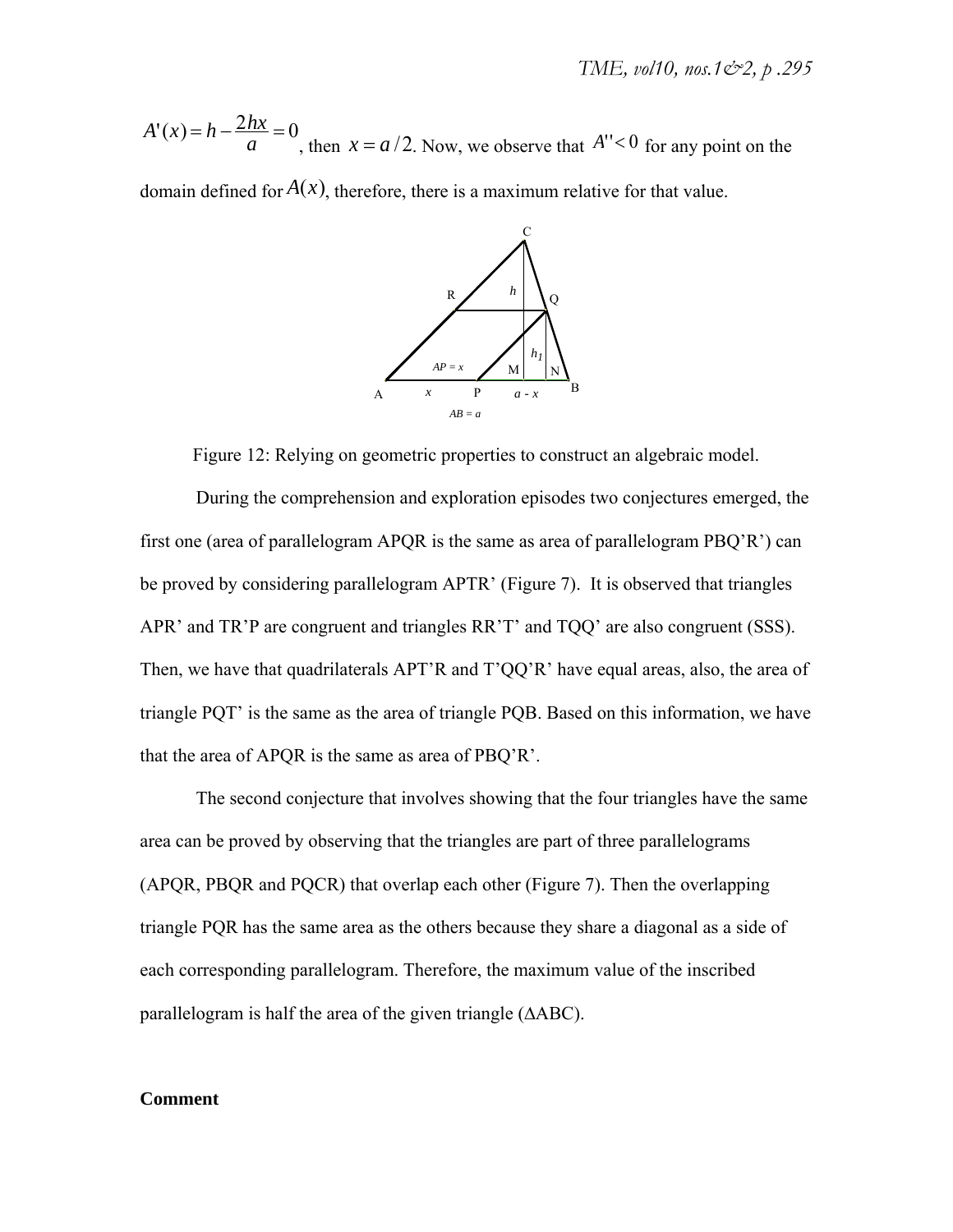An important feature of the frame is that teachers should always look for different ways to solve and examine the tasks. The common goal in the task is to represent and explore the area model, however the approaches used to achieve this goal offer tearcher the opportunity to focus on diverse concepts and resources as a way to construct the model. For example, the algebraic model relies on representing and operating mathematical objects analytically while the geometric approach is based on using triangles' properties to define the area model. It is also observed that the general model can be tested by assigning particular coordinates to the original triangle vertices. Thus, problem solvers have the opportunity to test their initial conjectures obtained visually and empirically by using now the general result (Figure 10 and 11). The use of a hand-held calculator, in general, makes easy to operate the algebraic expressions and as a consequence learners could focus their attention to discuss the meaning of the results. Each approach relies on using different concepts and ways to deal with the involved relations. As a consequence, the problem solver can contrast strengths and limitations associated to each approach.

#### **An extension**

In figure 13, we draw a line passing through points PR (vertices of parallelogram APQR). With the use of the software, we ask for the locus of line PR (envelope) when point P is moved along side AB. Visually, the locus (tangent points) seems to be a conic section, the goal is to show that it holds properties that define that figure.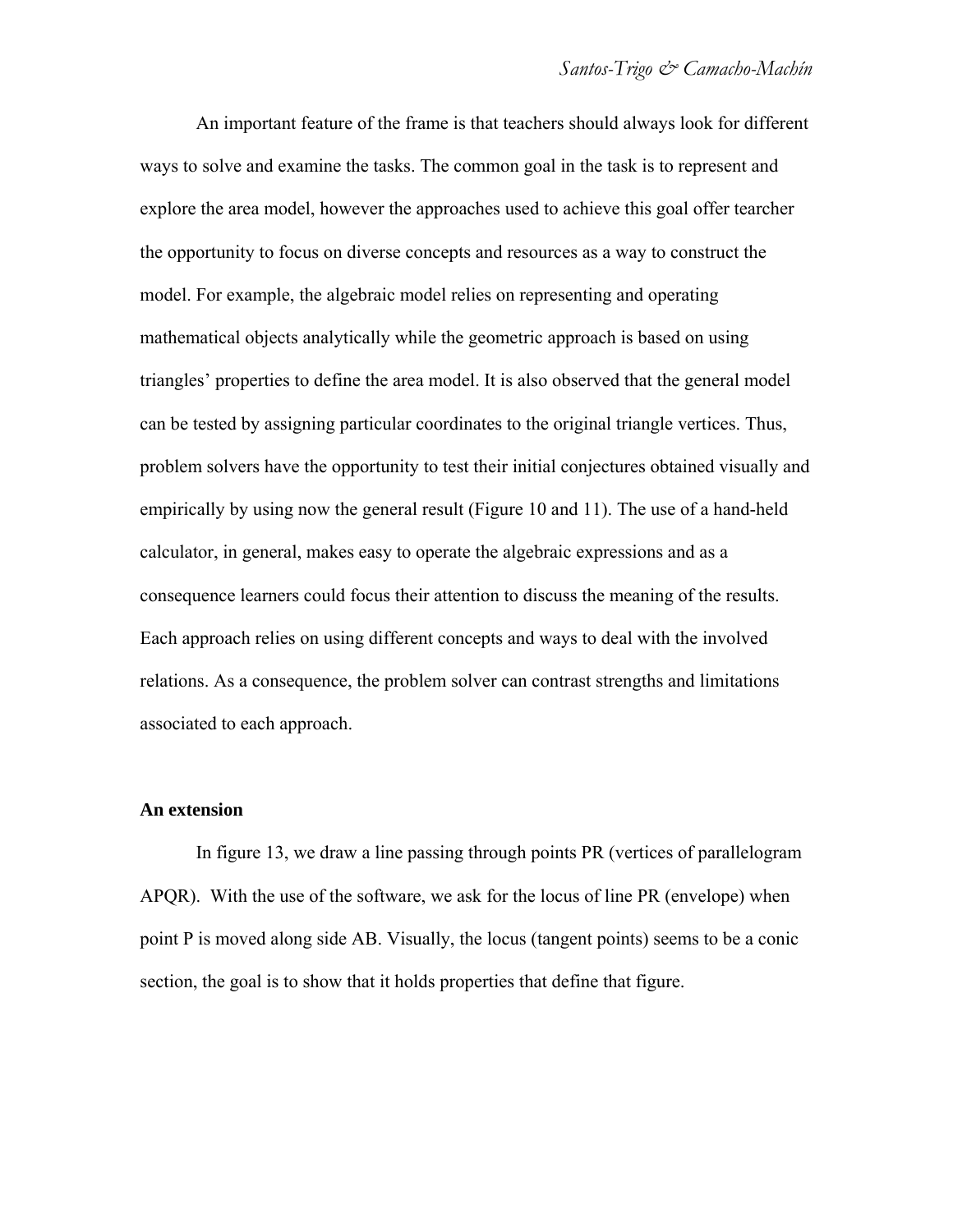

Figure 13: What is the locus of line PR when point P is moved along side AB? Again, with the use of the tool it is shown that the locus is a parabola whose focus and directrix are identified in Figure 14. It is also shown that when point M is moved along the locus the distance from that point to the directrix (L) and to point F (focus of the parabola) is the same (this property defines a parabola).



Figure 14: The locus of line PR when point P is moved along segment AB is a parabola.

#### **Comment**

Some serendipitous results or relations might appear as a result of introducing other objets within the configuration. In this case, adding a line PR to the configuration led to identify a conic section. Thus, the use of the tool offers a means to think of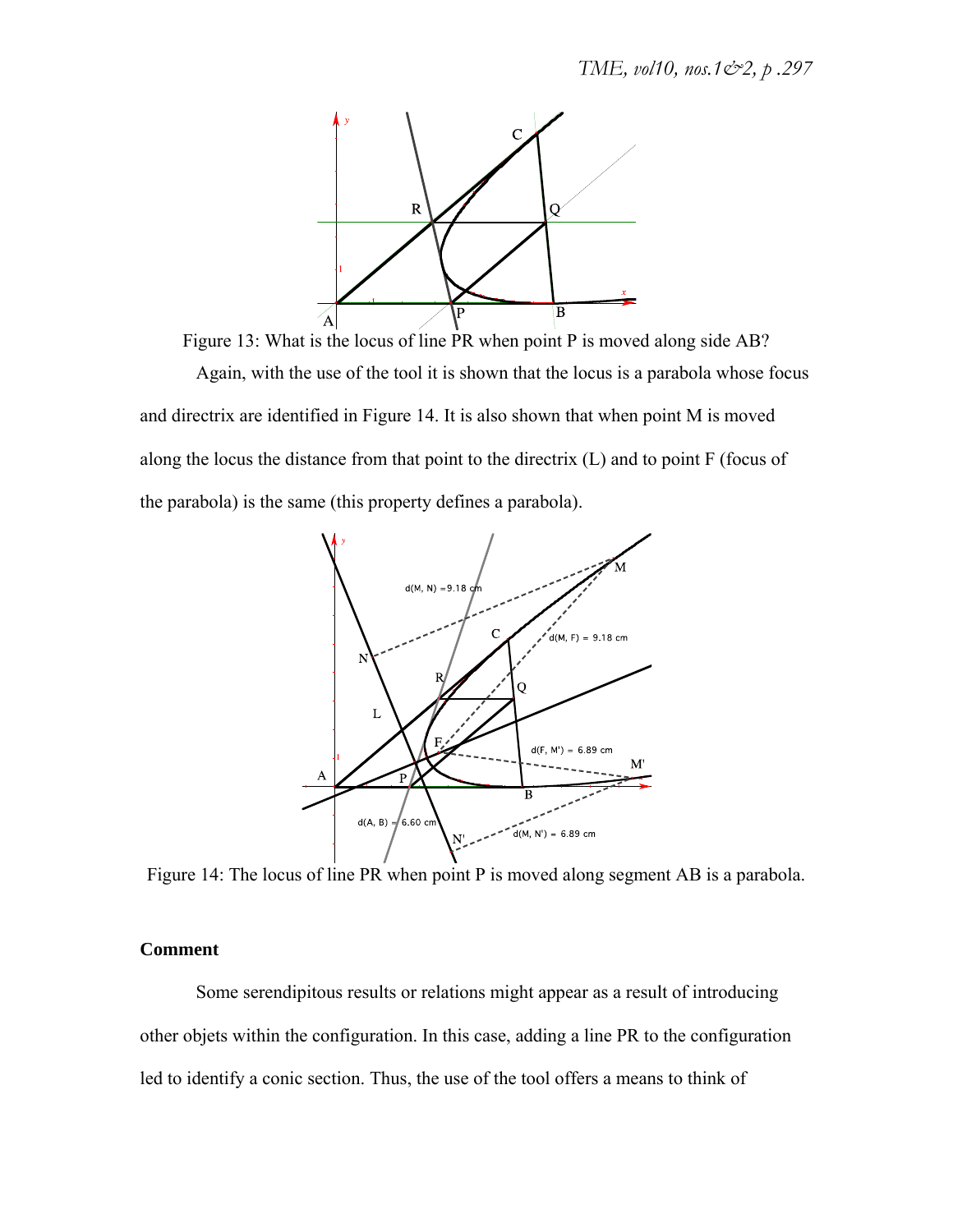mathematical connections that are not easy to identify with the only use of paper and pencil approaches.

#### **The Integration Episode and Reflections**

It is important and convenient to reflect on the processes involved in the distinct phases that characterize an approach to solve mathematical problems that fosters the use of computational technology. Initially, the comprehension of the problem's statements or concepts involves the use of an inquiry approach to make sense of relevant information embedded in those concepts or statements. This enquiry process provides the basis to relate the use of the tools and ways to represent dynamically the problem or situation. A dynamic model becomes a source from which to explore visually and numerically the behaviour of parameters, as a result of displacing some elements within the problem representation. In particular, it might be possible to construct a functional relationship between a variable, for example the variation of the side AP of the parallelogram and its corresponding area.

 Two distinct ways to construct an algebraic model of the area variation were pursued; one involves the use of the Cartesian system to identify the equations associated with some elements of the model. The second way relies on identifying similar triangles in the inscribed parallelogram whose properties led to the construction of the area model. Both approaches, the analytic and geometric, converge in the search for the algebraic model. The algebraic model represents the general case and it can be "validated" by considering the information of the triangle used to generate the visual model. In addition, it can be used to explore some of the relations that were detected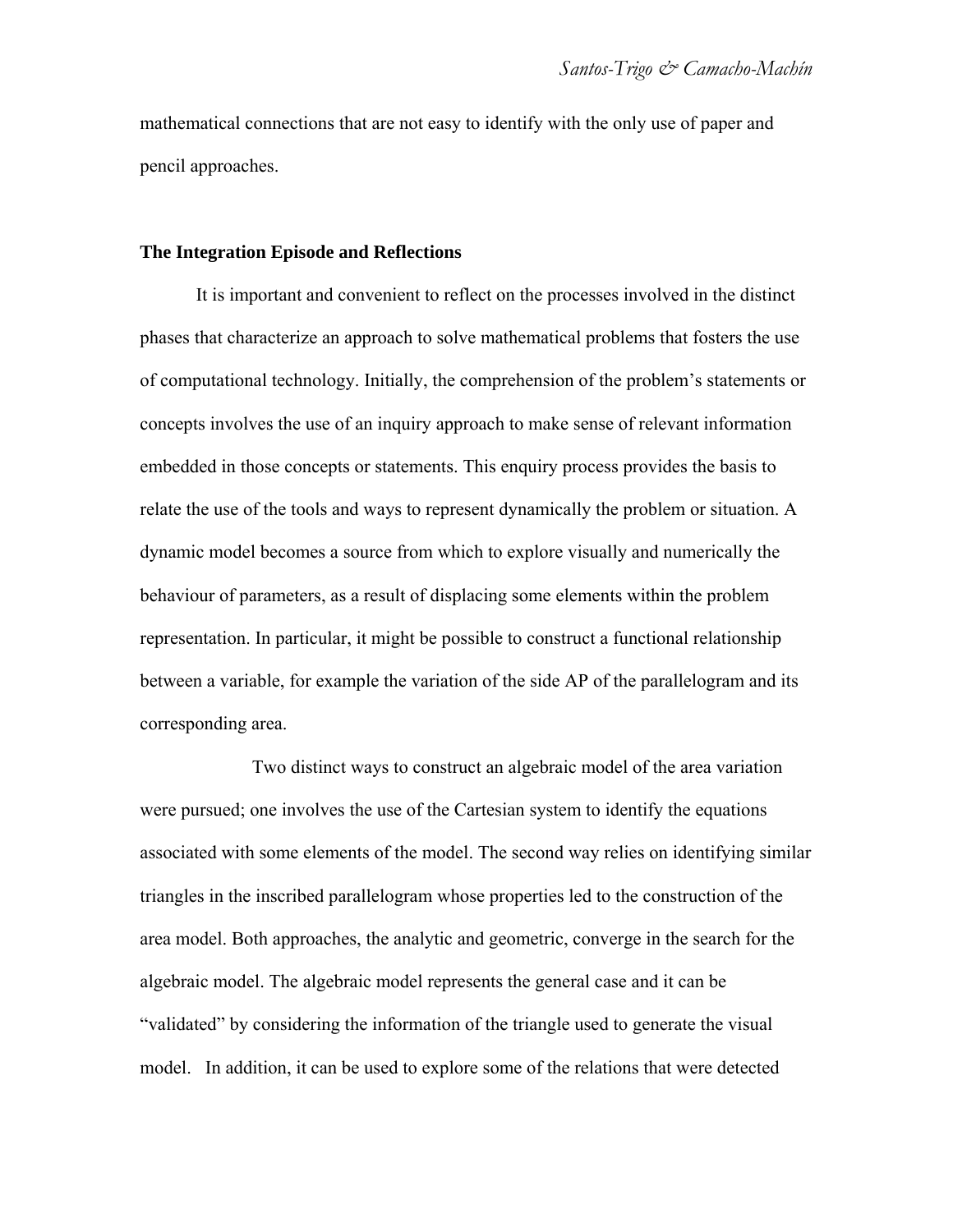during the visual approach. For example, to identify the intersection points of line  $y = k$ 

$$
A(x_1) = \frac{m_1 m_3 (x_1^2 - x_2 x_1)}{m_1}
$$

and the area model  $m_1 - m_3$  (Figure 5) we solve the equation

$$
k = \frac{m_1 m_3 (x_1^2 - x_2 x_1)}{m_1 - m_3}
$$
 for  $x_1$ . Thus, the discriminant of this quadratic equation  
\n
$$
\Delta = (m_1 m_3 x_2)^2 + 4m_1 m_3 (km_3 - km_1)
$$
 provides useful information to interpret the relationship between line  $y = k$  and the graph of the area model

$$
A(x_1) = \frac{m_1 m_3 (x_1^2 - x_2 x_1)}{m_1 - m_3}
$$
 When the discriminant is zero the line intersects the graph at  
the maximum point, when it is greater than zero, there are two intersection points and  
when the discriminant is less than zero, then the line does not intersect the area's graph.

 Concluding, the systematic use of computational tools in problem solving approaches led us to identify a pragmatic framework to structure and guide learning activities in such a way that teachers can help the students develop mathematical thinking. A distinguishing feature of the problem solving episodes is that constructing a dynamic model of the phenomena provides interesting ways to deal with them from visual and empirical approaches. Later, analytical and formal methods are used to support conjectures and particular cases that appear in those initial approaches. The NCTM (2009) recognizes that reasoning and sense making activities require for students to gradually develop levels of understanding to progress from less formal reasoning to more formal approaches.

The use of computational tools provides a basis not only to introduce and connect empirical and formal approaches, but also to use powerful heuristics as dragging objects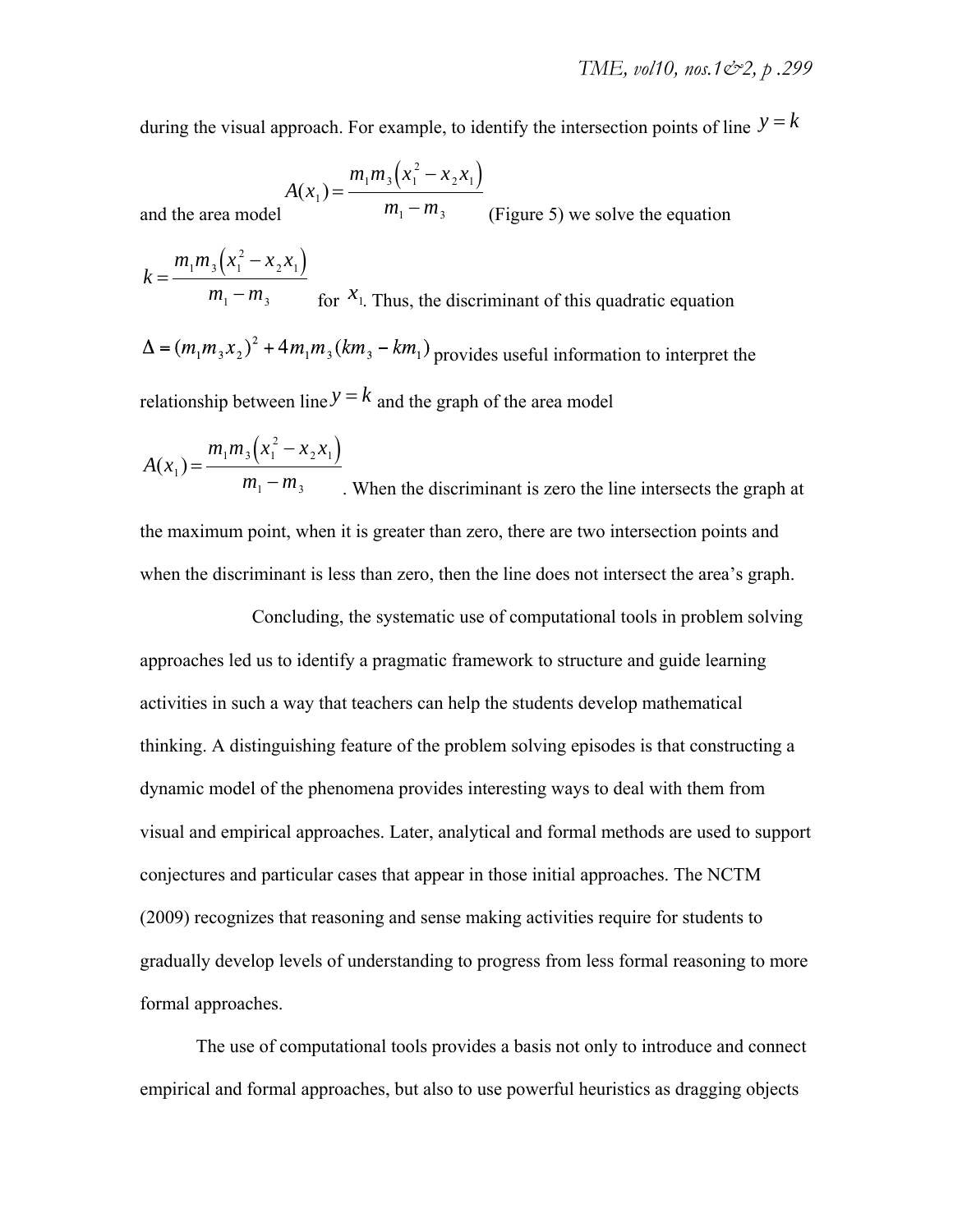and finding loci of particular objects within the dynamic problem representation. As Jackiw & Sinclair (2009) pointed out "Dynamic Geometry is revealed as a technological capability to produce seemingly limitless series of continuously-related examples, and in so doing, to represent visually the entire phase-space or configuration potential of an underlying mathematical construction" (p. 414). Throughout the problem solving episodes we show that it is important for teachers to conceive of a task or problem as an opportunity for their students to represent, explore and examine the task from diverse perspectives in order to formulate conjectures and to look for ways to support them. The diversity of approaches allows them to contrast and relate different concepts and ways to reason about their meaning and applications. In this context, the use of the tools opens up new windows to frame and encourage teachers and students' mathematical discussions

#### **Remarks**

Is there any way to characterize forms or ways of mathematical reasoning that emerge as a result of using computational tools in problem solving approaches? In which ways does this reasoning complement problem solving approaches that rely on the use of paper and pencil? Thinking of the task in terms of the affordances provided by the tools demands that problem solvers focus their attention on ways to take advantage of the opportunities offered by the tool to represent and explore the problem. For example, the use of the tool to construct a dynamic model of a task not only becomes relevant to identify and formulate series of conjectures or mathematical relations but also to reason about the task in terms of graphic and visual approaches without relying, at this stage, on an analytic model. In addition, with the use of the software becomes natural and easy to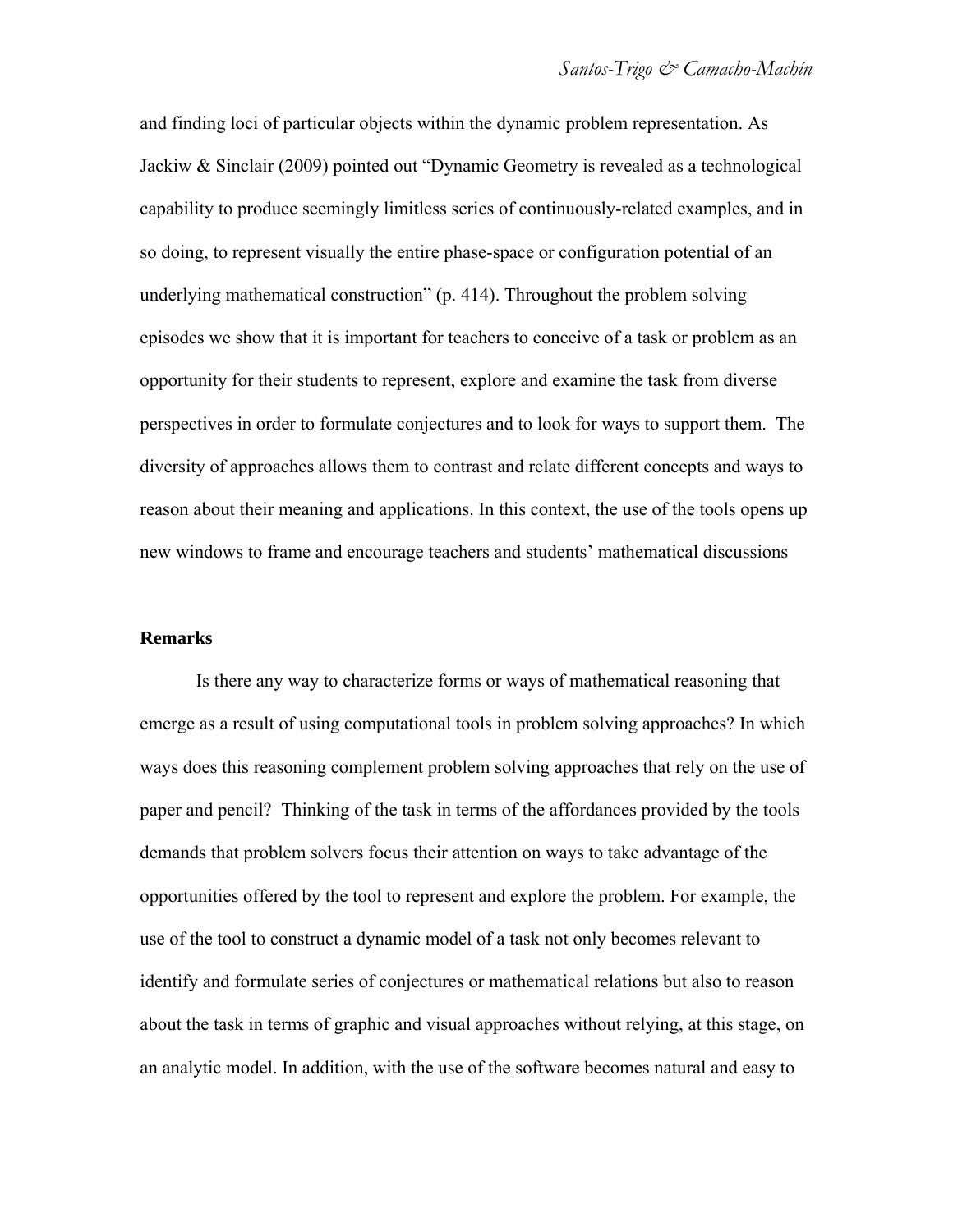extend the analysis of a case to a family of cases. For example, by moving any vertex of triangle ABC, it is possible to verify that all the relations found during the analysis of the task are also true for a family of triangles that result when moving one the vertices. With the use of the tool it is often possible to generate loci of points or lines within the model or to identify parameter behaviours without defining the corresponding algebraic model. In addition, the empirical and visual approaches often provide important information to present formal arguments to support conjectures. In this context, it is clear that the software approach could play an important role to complement and construct formal or analytic approaches.

**Acknowledgement:** We thank the support received from projects EDU2011-29328, EDU2008-05254, and Conacyt-168543 during the development of this article.

#### **References**

- Hoyles, C. & Lagrange, J-B. (2010) (Eds). *Mathematics education and technology-Rethinking the terrain. The 17<sup>th</sup> ICMI Study*. International Commission on Mathematical Instruction. NY: Springer.
- Hegedus, S. J. & Moreno-Armella, L. (2009). Introduction: The transformative nature of "dynamic" educational technology. *ZDM Mathematics Education*, 41:397-398.
- Heid, M. K. & Blume, G.W. (2008). Technology and the teaching and learning of mathematics. Cross-content implications. In M. K. Heid & G. W. Blume (Eds.), *Research on technology and the teaching and learning of mathematics: Volume 1. Research Syntheses*, pp. 419-431.Charlotte, North Carolina: Information Age Publishing, Inc.
- Jackiw, N. & Sinclair, N. (2009). Sounds and pictures: dynamism and dualism in Dynamic Geometry. ZDM Mathematics Education, 41, pp. 413-426.